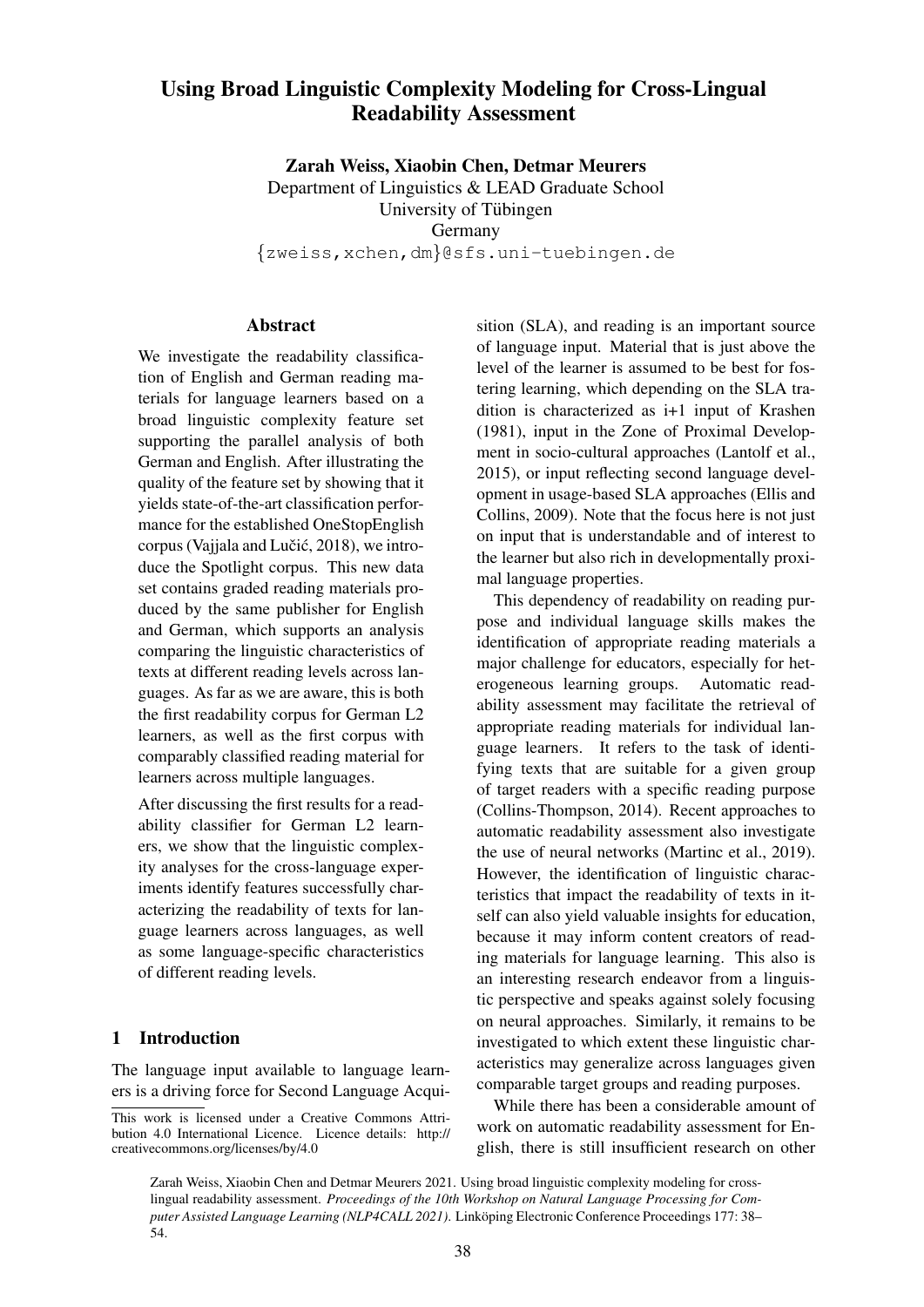languages. The lack of suitable training corpora for other languages remains as one major limiting factor (Collins-Thompson, 2014), despite some research efforts to facilitate unsupervised readability assessments (Benzahra and François, 2019; Martinc et al., 2019). For example, there has been some recent work on German readability classifiers for native speakers (Weiss and Meurers, 2018; Weiss et al., 2018; Dittrich et al., 2019). Yet, a lack of corpus resources has so far hindered the development of a readability classifier for German as a second or foreign language (L2) learners.

In this article, we introduce a novel crosslingual feature collection for broad linguistic modeling of German and English complexity. Although neural classification approaches have been strongly represented in readability assessment, our literature review (see Section 2) shows that their success has been very much limited on the benchmark data we use for this study and fallen behind the feature-based readability classification approaches which are also providing deeper linguistic insights while requiring less computational power.<sup>1</sup> However, while broad feature collections for language-specific complexity modeling have been proposed for English (Chen and Meurers, 2019) and German (Weiss and Meurers, 2018), they are not applicable across languages. This has so far hindered the cross-lingual study of similarities between characteristics of readability. We first validate our approach by applying it to an established readability corpus for English (Vajjala and Lučić, 2018), before using it to train two readability classifiers for labeling English and German L2 reading materials resulting in the first readability classifier of this kind for German. For this, we introduce a novel data set of English and German reading materials for beginning, intermediate, and advanced learners of English and German, the Spotlight corpus. We address the following research questions:

- 1. Can we train a successful readability classifier for German and for English using broad complexity modeling?
- 2. Can these classifiers generalize beyond their training language to cross-lingual contexts?
- 3. Which linguistic features are relevant for the distinction of reading levels and how do they

The article is structured as follows. First, we discuss related work on readability assessment of English and German (Section 2). Then, we introduce the novel Spotlight data set (Section 3.1) as well as the OneStopEnglish corpus (Section 3.2) which we use as benchmark data set. We proceed to introduce our approach to automatic complexity assessment and the feature set (Section 4) we use throughout our machine learning experiments (Sections 5 and 6). Finally, we compare the informativeness of individual complexity features on Spotlight for the discrimination of reading levels (Section 7) before we come to the conclusion (Section 8) and outlook (Section 9).

### 2 Related Work

Automatic readability assessment has a long history dating back to the first readability formulas developed in the early 20th century, see DuBay (2006) for an overview. Traditional readability formulas employ few surface text characteristics such as text, sentence, and word length (Flesch, 1948; Dale and Chall, 1948). They are still widely used especially in non-linguistic studies on web accessibility (Esfahani et al., 2016; Grootens-Wiegers et al., 2015), in information retrieval systems (Miltsakaki and Troutt, 2007; Chinkina et al., 2016), and for confirming the compliance of reading materials with specific accessibility guidelines (Weiss et al., 2018; Yaneva et al., 2016), such as Easy-to-Read materials.<sup>2</sup>

Over the last two decades, there has been a shift towards computational readability classification approaches based on machine learning techniques employing feature engineering with Natural Language Processing (NLP) methods, see Collins-Thompson (2014) and Benjamin (2012) for an overview. Among others, linguistic complexity features from SLA research (Vajjala and Meurers, 2012), word frequency measures (Chen and Meurers, 2017), and features of text cohesion (Crossley et al., 2017) from Writing Quality Assessment research (Crossley, 2020) were shown to be valuable features for readabilty assessemnt.

While most readability research focuses on English (Collins-Thompson, 2014), to a lesser degree these approaches have also been employed for other languages such as Russian (Reynolds, 2016),

<sup>&</sup>lt;sup>1</sup>See Strubell et al. (2019) for a discussion of the considerable energy demands of deep learning approaches in NLP.

<sup>2</sup> https://www.inclusion-europe.eu/easy-to-read/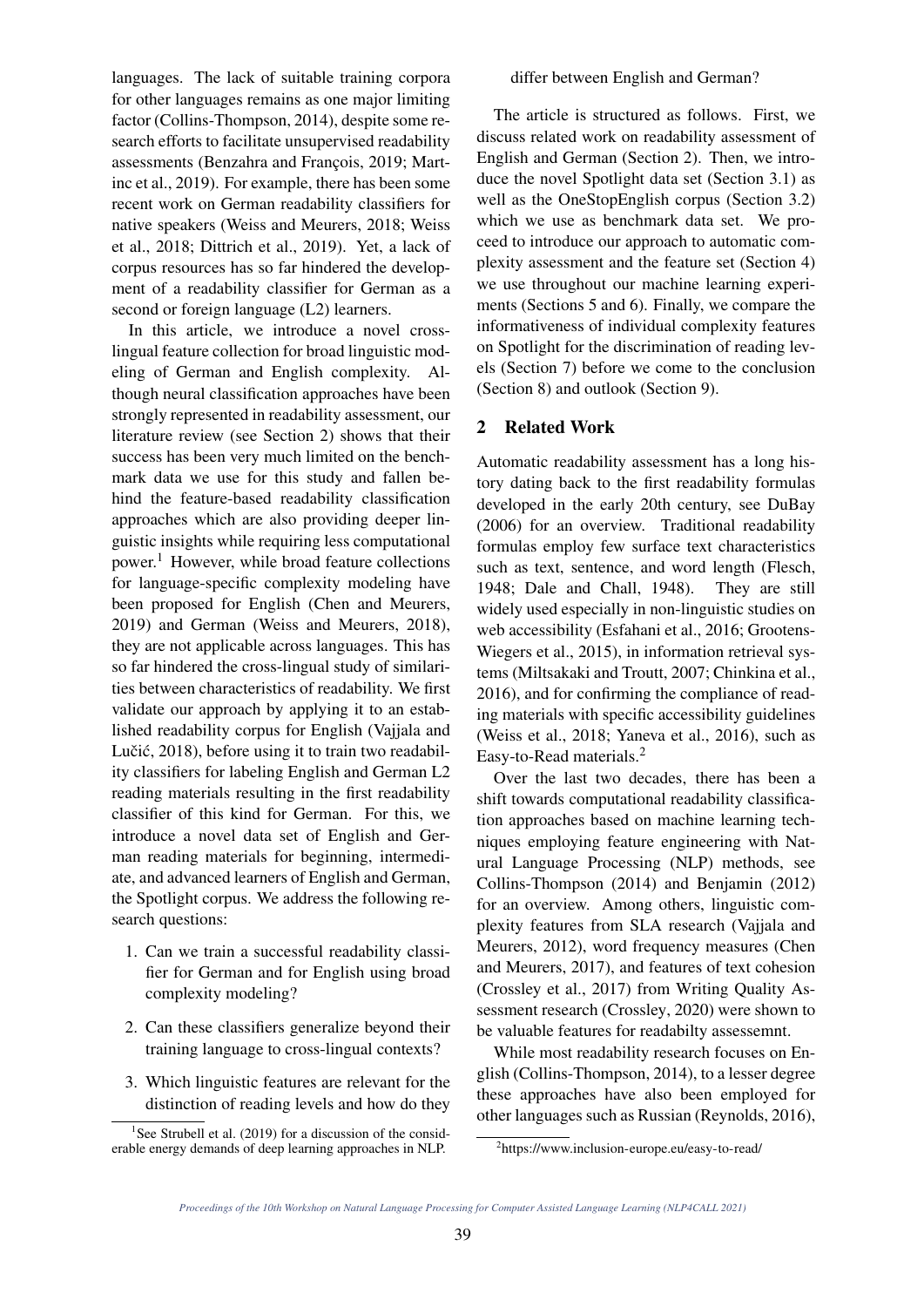French (François and Fairon, 2012), Swedish (Pilan et al., 2015), Italian (Dell'Orletta et al., ´ 2013), or German (Vor der Brück and Hartrumpf, 2007). For German, the most recent classification approach has been proposed by Weiss and Meurers (2018) who use broad linguistic complexity modeling of German to distinguish between German media texts targeting adults and children. However, this approach only provides a rather coarse binary distinction and identifies reading materials for information retrieval (i.e., with a focus on accessibility), rather than language learning (i.e., with a focus on challenging the reader's language competence). Given the lack of appropriate multi-level reading corpora, so far no classifiers for German L2 readers have been trained.

Recently, several neural network approaches have been proposed for readability assessment (Martinc et al., 2019; Madrazo Azpiazu and Pera, 2019). Martinc et al. (2019) investigate the performance of supervised and unsupervised neural readability classification approaches for English and Slovenian. They find that their neural approaches perform overall at the state-of-the art level of feature-based classification approaches in both languages. For the OneStopEnglish corpus, their best classifier reaches an accuracy of 78.71% which performs at the same level as the feature-based classifier reported by Vajjala and Lučić  $(2018)$  with an accuracy of 78.12%. With this, the performance of neural approaches on OneStopEnglish does not exceed the original benchmark and lies substantially below the current state-of-the art on this data set, which is held by a feature-based classifier with an accuracy of 90.09% (Bengoetxea et al., 2020). In other words, while neural classification approaches have been very successful in several NLP tasks, they are currently not competitive with the breadth and depth of analyses supported by feature-based approaches to readability classification.

Only little research has been conducted on multilingual readability classification. While there are some neural classification approaches that are developed to be applicable across languages (Martinc et al., 2019; Madrazo Azpiazu and Pera, 2019), feature-based approaches are usually languagespecific. An exception is the study by De Clercq and Hoste (2016), who compare the informativeness of lexical, semantic and syntactic features for English and Dutch readability classification. The cross-lingual applicability of multilingual models has so far not been investigated, except for a series of studies by Madrazo Azpiazu and Pera on the VikiWiki corpus, which distinguishes simplified Vikidia.org texts for 8 to 13 year old children from regular Wikipedia.org texts for Basque, Catalan, Dutch, English, French, Italian, and Spanish.<sup>3</sup> On this data, Madrazo Azpiazu and Pera (2020a) investigate the transferablility of the neural readability classification approach by Madrazo Azpiazu and Pera (2019). They demonstrate that training on multilingual data sets may improve readability classification results for low-resource languages in the binary classification task. Madrazo Azpiazu and Pera (2020b) follow a similar approach using a feature-based readability classification approach based on shallow features, morphological features, syntactic features, and semantic features. They report similar results as Madrazo Azpiazu and Pera (2020a). While these studies make an important first contribution to the assessment of cross-lingual readability assessment, they are clearly limited by the binary distinction of simplified texts for children and regular Wikipedia texts. The success of transfer learning for more fine-grained and practically relevant readability level distinctions remains to be empirically determined.

### 3 Data

#### 3.1 Spotlight corpus

The Spotlight corpus consists of articles from the two monthly language learning magazines *Spotlight*<sup>4</sup> for adult German learners of English and Deutsch perfekt<sup>5</sup> for adult language learners of German. Both magazines are published by *Spotlight Verlag*, a leading European publisher for foreign language learning materials.<sup>6</sup> The magazines contain reading materials for beginning, intermediate, and advanced language learners which the publisher equates with the Common European Framework of Reference (CEFR) levels A2 (level: easy), B1/B2 (level: medium) and C1 (level: advanced).

We extracted all articles from the PDF versions of the respective issues provided to us for research purposes by the publisher.The type setting of the magazines made it impossible to di-

<sup>3</sup> https://github.com/ionmadrazo/VikiWiki

<sup>4</sup> https://www.spotlight-online.de

<sup>5</sup> https://www.deutsch-perfekt.com

<sup>6</sup> https://www.spotlight-verlag.de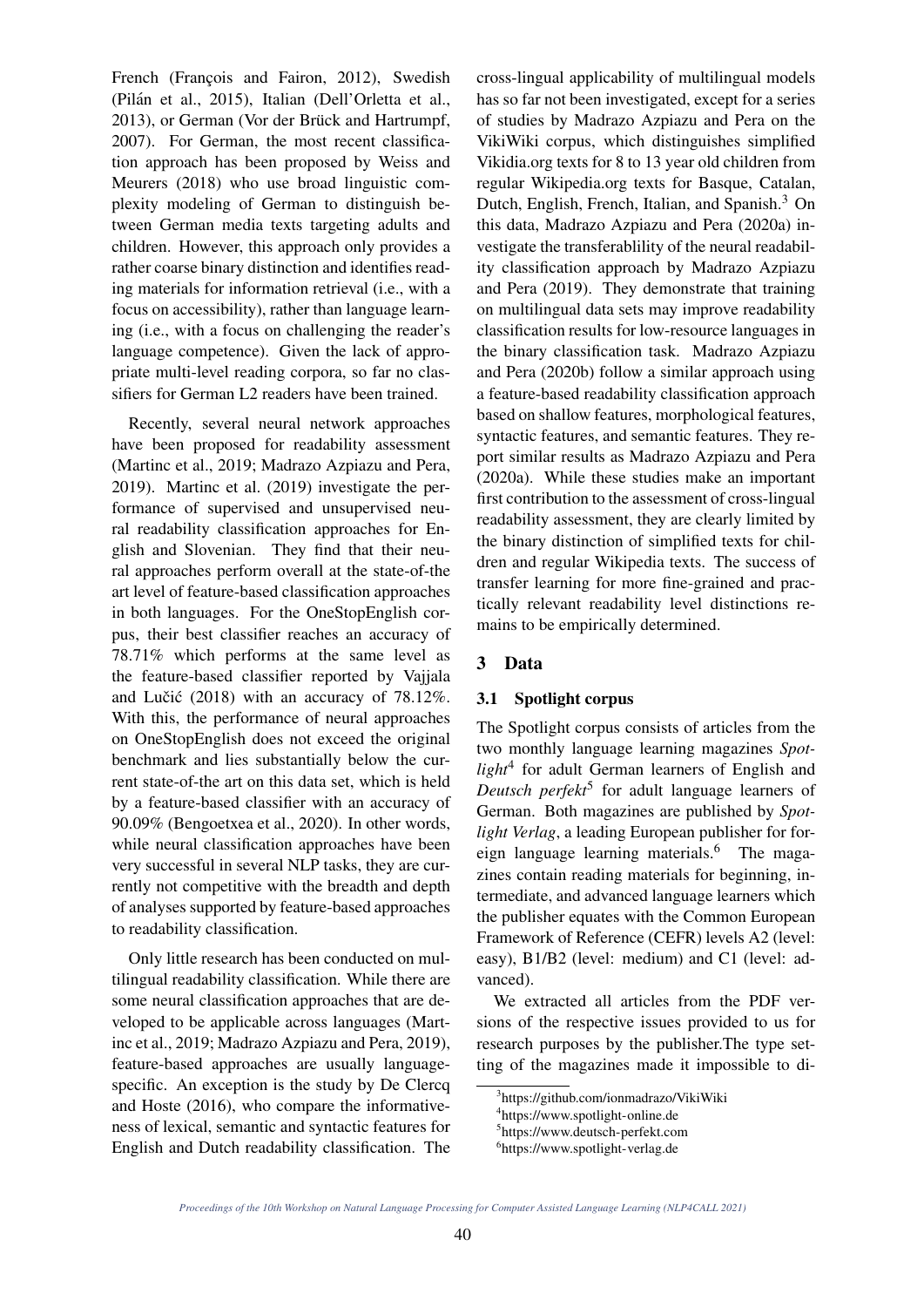rectly extract the individual articles with a PDF converter without loosing the information of their reading level. Instead, we manually identified and extracted each article using screenshots which we then converted to plain text using Google's optical character recognition (OCR) API.<sup>7</sup> This way, we extracted the English subset (henceforth Spotlight-EN) from the 110 issues of the *Spotlight* magazine that were published from January 2012 to December 2019 and the German subset (henceforth Spotlight-DE) from the 45 issues of the *Deutsch perfekt* magazine published from January 2018 to December 2019 (see corpus profiles in Table 1). The imbalance of readability levels in both data

| Level               | N. docs | N. sents | N. words  |  |  |  |
|---------------------|---------|----------|-----------|--|--|--|
| <b>Spotlight-EN</b> |         |          |           |  |  |  |
| Easy                | 1.030   | 13.921   | 212.267   |  |  |  |
| Medium              | 1.528   | 60.232   | 898.695   |  |  |  |
| Advanced            | 1.030   | 24.288   | 440.793   |  |  |  |
| $\sum$              | 3.285   | 98.441   | 1.551.755 |  |  |  |
|                     |         |          |           |  |  |  |
| Spotlight-DE        |         |          |           |  |  |  |
| Easy                | 763     | 16.135   | 180.178   |  |  |  |
| Medium              | 509     | 27.107   | 338.553   |  |  |  |
| Advanced            | 174     | 11.713   | 155.160   |  |  |  |
| Л                   | 1.446   | 54.955   | 673.891   |  |  |  |

Table 1: Corpus profiles for Spotlight data

sets is due to the imbalanced distribution of reading levels in both magazines.

It is noteworthy that in both magazines, articles may vary considerably in length irrespective of their reading level. This is shown in Table 2. The table showcases that number of words – which has been and continues to be a popular surface feature for readability classification – is not sufficient to distinguish reading levels in this data set.

#### 3.2 OneStopEnglish corpus

The OneStopEnglish (OSE) corpus by Vajjala and Lučić (2018) consists of overall 567 Guardian news paper articles that were rewritten for adult English as a Second Language learners by MacMillan Education.<sup>8</sup> Each Guardian article is available in an elementary (ele), intermediate (int), and advanced (adv) version resulting in a perfectly

|                     | $\mu \pm SD$  | M   | Min | Max   |  |  |
|---------------------|---------------|-----|-----|-------|--|--|
| <b>Spotlight-EN</b> |               |     |     |       |  |  |
| Easy                | $206 \pm 166$ | 137 | 53  | 877   |  |  |
| Medium              | $588 + 555$   | 493 | 23  | 4.497 |  |  |
| Advanced            | $606 + 509$   | 489 | 26  | 2.940 |  |  |
|                     |               |     |     |       |  |  |
| Spotlight-DE        |               |     |     |       |  |  |
| Easy                | $236 + 235$   | 137 | 60  | 1.469 |  |  |
| Medium              | $665 + 769$   | 448 | 72  | 5.605 |  |  |
| Advanced            | 892+537       | 524 | 91  | 4.161 |  |  |

Table 2: Article length in words in Spotlight data  $(\mu \pm SD=$  mean  $\pm$  standard deviation; M = me $dian$ ;  $Min = minimal$ ;  $Max = maximal$ )

balanced corpus.<sup>9</sup> The OSE corpus is a by now established reference data set for studies related to readability assessment and text simplification (Bengoetxea et al., 2020; Benzahra and François, 2019). Currently, the best results reported for OSE achieve an accuracy of 90.09% in a feature-based machine learning approach by Bengoetxea et al. (2020). Table 3 shows the corpus profile of the OSE data set. Table 4 displays the differences of article length across reading levels in OSE.<sup>10</sup>

| Level  | N. docs | N. sents | N. words |
|--------|---------|----------|----------|
| Ele.   | 189     | 6.033    | 105.169  |
| Int.   | 189     | 6.634    | 128.335  |
| Adv.   | 189     | 7.221    | 162.449  |
| $\sum$ | 567     | 19.888   | 395.953  |

Table 3: Corpus profile for OSE

| Level | $\mu(\pm SD)$      |       | M Min | Max   |
|-------|--------------------|-------|-------|-------|
| Ele.  | $556(\pm 109)$ 561 |       | 267   | 948   |
| Int.  | $679(\pm 117)$     | - 691 | 315   | 1.083 |
| Adv.  | $860(\pm 171)$ 857 |       | 357   | 1.465 |

Table 4: Article length in words in OSE ( $\mu \pm SD=$ mean  $\pm$  standard deviation; M = median; Min = minimal;  $Max = maximal$ )

<sup>7</sup> https://cloud.google.com/vision

<sup>8</sup> https://www.onestopenglish.com

<sup>&</sup>lt;sup>9</sup>Since the three OneStopEnglish levels (elementary, intermediate, advanced) are not explicitly aligned with the CEFR levels, used to characterize the Spotlight levels (easy=A2, medium=B, advanced=C1), we keep the labels separate throughout the article.

<sup>&</sup>lt;sup>10</sup>The numbers reported here slightly deviate from those reported by Vajjala and Lučić (2018), due to minor differences in the automatic tokenization.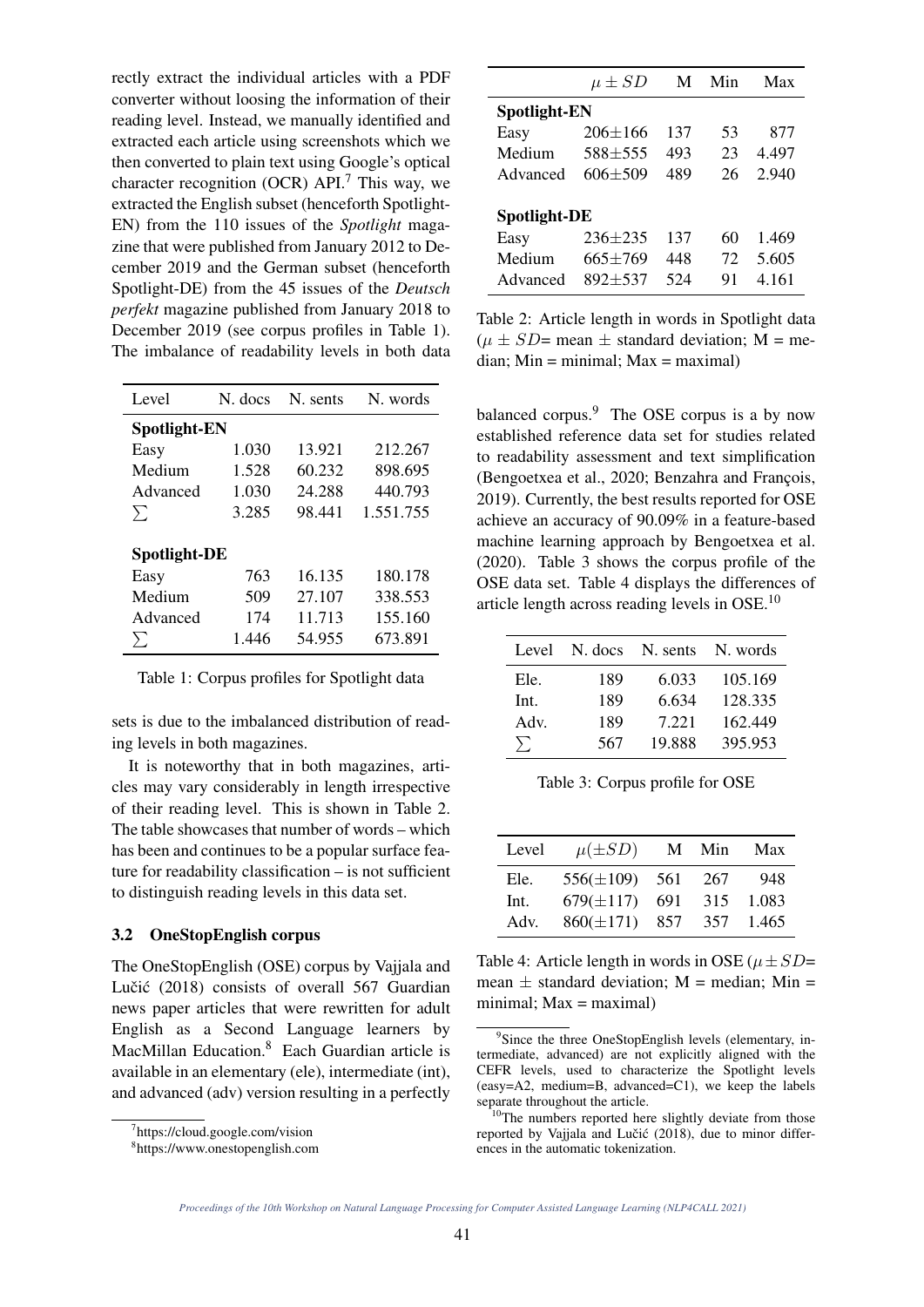As also noted by Vajjala and Lučić (2018, p. 299), there is a general tendency of articles becoming longer with increasing reading level. However, note the standard deviation of the article length within reading levels, which is considerable despite being much lower than the variability displayed in the Spotlight data.

### 4 Automatic Complexity Analysis

### 4.1 Complexity Features

We calculate 312 features of linguistic complexity merging the feature collections proposed by us in our previous work on German (Weiss and Meurers, 2018) and English (Chen, 2018). These have been successfully used for the tasks of readability assessment (Chen and Meurers, 2018; Weiss and Meurers, 2018; Kühberger et al., 2019), second language proficiency assessment (Weiss and Meurers, 2019b, 2021), academic language proficiency (Weiss and Meurers, 2019a), and teachers' grading objectivity (Weiss et al., 2019). While each of the feature collections contains more language-specific features than the joined feature collection proposed in this work, this is as far as we are aware the broadest collection of complexity features applicable to both, English and German, thus facilitating cross-lingual comparisons of complexity.

Our broad set of cross-lingual complexity features covers the theoretical linguistic domains of syntax, lexicon, and morphology, as well as features of discourse cohesion and psycho-linguistic features of human language use and human language processing. It also includes some surface measures from or inspired by classic readability formulas.

### 4.1.1 Surface Length (LEN)

We measure 21 surface text length features inspired by traditional readability formulas. They measure the raw number of sentences, syllables, letters, (unique) words including and excluding punctuation marks and numbers, and (unique) tokens. It also includes mean and standard deviations of sentence length and word length measured in letters, syllables, and words as well as the mean and standard deviation of words with more than two syllables. These categories can be applied without language-specific adjustments, except for the identification of syllables which are based on language-specific regular expressions.

### 4.1.2 Syntactic Complexity (SYN)

We assess several features of clausal and phrasal complexity that have been proposed in the SLA complexity literature (Wolfe-Quintero et al., 1998; Kyle, 2016) inspired by the implementations by Chen (2018) and Weiss and Meurers (2021). We measure 20 features of clausal elaborateness. This includes features measuring the length of clauses and (complex) t-units in various units (such as words, syllables, letters), as well as features of clausal coordination and subordination, such as the number of relative or dependent clauses per clause.

Furthermore, we measure 28 features of phrasal elaborateness. This includes several features focusing on the complexity of noun phrases (NPs) including the number of pre- and postnominal modifiers per complex NP, the number of (complex) NPs per clause, t-unit and sentence, and the length of NPs in words. It also entails features measuring the complexity of verb phrases (VPs) including the number of verb clusters and VPs per clause, t-unit and sentence and the length of verb clusters in words. We also measure the complexity of prepositional phrases (PPs) such as the number of (complex) PPs per clause, t-unit and sentence or the length of PPs in words. Finally, this includes measures of coordinate phrases per clause, t-unit and sentence.

While these syntactic features are identified based on language-specific TregEx (Levy and Andrew, 2006) patterns for constituency trees, we carefully designed all extraction rules to yield equivalent results across languages.

We also measure syntactic variation based on 12 measures of parse tree edit distances following Chen (2018).

# 4.1.3 Lexical Complexity (LEX)

We measure several complexity features assessing lexical richness, variation, and density that have been proposed in the SLA complexity literature (Wolfe-Quintero et al., 1998) inspired by the implementations by Chen (2018) and Weiss and Meurers (2021). These can be applied straight forward across languages as long as similar word categories (such as adjectives, nouns, verbs, etc.) can be identified.

This feature set includes 27 features of lexical density including POS-based lexical density features as well as 9 features of lexical diversity including lexical word, verb, noun, adjective, and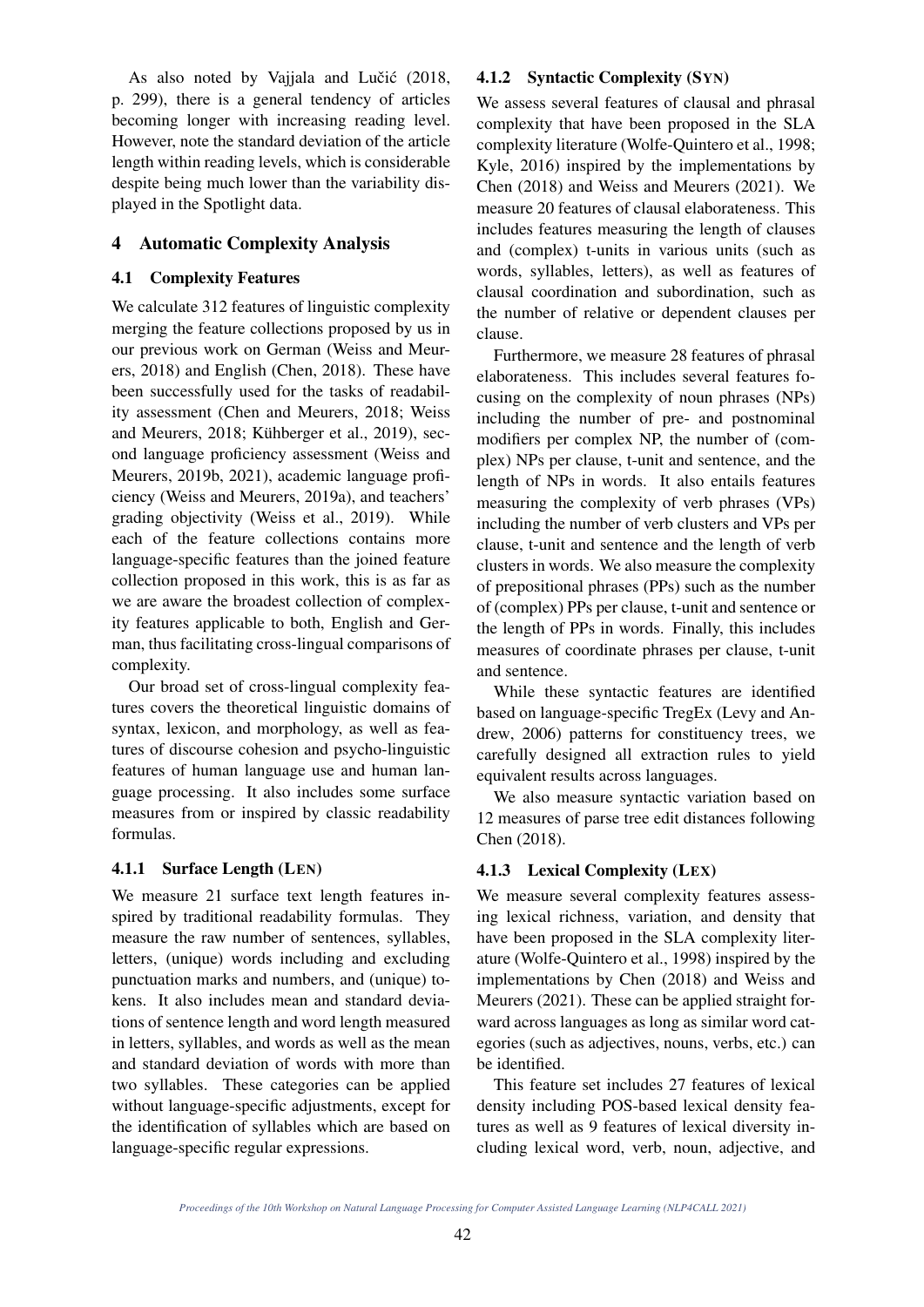adverb variation. Finally, we assess 53 features of lexical richness including several mathematical transformations of type token ratios (TTR), partsof-speech specific TTRs, the Uber index and HD-D (McCarthy and Jarvis, 2007).

## 4.1.4 Morphological Complexity (MOR)

Morphological complexity has been argued to be an important feature for readability assessment of morphological richer languages than English, such as German (Hancke et al., 2012; Weiss and Meurers, 2018) or Basque (Gonzalez-Dios et al., 2014). However, few measures have been used in readability assessment that are applicable across languages with different morphological systems. We use the Morphological Complexity Index (MCI) proposed by Brezina and Pallotti (2019) to assess morphological complexity independent of language by measuring the variability of morphological exponents of specific parts-of-speech within a text. These morphological exponents can be identified by contrasting word forms with their stems which makes the features applicable across languages. We assess overall 40 MCI features for verbs, nouns, and adjectives based on different number of samples and sampling sizes with and without repetition.

### 4.1.5 Discourse Cohesion (DIS)

We assess 26 features measuring the mean overlap of word forms and lemmas of lexical words, nouns, and grammatical arguments between sentences as well as their standard deviation. Each feature is calculated locally (between neighboring sentences) and globally (across all sentences in the text). These implicit cohesion features were originally proposed in CohMetrix (McNamara et al., 2014). Unlike explicit cohesion measures, such as the number of particular connectives, they are directly applicable across languages.

# 4.1.6 Language Use (USE)

Word frequency features have a long tradition in both, readability and complexity research. Yet, word frequencies obtained from different frequency data bases are not necessarily comparable. We address this issue by using the SUBTLEX-US (Brysbaert et al., 2011b) and SUBTLEX-DE (Brysbaert et al., 2011a) frequency data bases. We consider both SUBTLEX frequency data bases equivalent for the purposes of our complexity analysis because they represent word frequencies

from the same register and were created to be maximally comparable. To mitigate effects due to the different sizes of the underlying corpora, we only use word frequencies per million words.

Based on this, we calculate 56 word frequency features including the mean (log) frequency of all words, lexical words, and function words and their standard deviations as well as frequencies for verbs, nouns, adjectives, and adverbs.

# 4.1.7 Human Language Processing (HLP)

Weiss and Meurers (2018) have proposed to use features based on theories explaining human sentence processing difficulties for readability assessment. They propose features based on the Dependency Locality Theory (Gibson, 2000) using the different integration cost weight configurations proposed in Shain et al. (2016). While the psycholinguistic theories have been formulated for English, the complexity features by Weiss and Meurers (2018) have so far not been applied for complexity modeling beyond German.

We implemented 21 features for both, English and German, based on universal dependencies to make them applicable across languages. These features calculate the average, maximal and highest adjacent discourse integration costs per finite verb across different weight configurations.

# 4.2 NLP Pipeline

We calculate our complexity features following a three-step procedure. First, we run a pipeline of Natural Language Processing (NLP) tools to provide linguistic annotations for the data. The annotation pipeline primarily relies on Stanford CoreNLP (Manning et al., 2014) which we use for sentence segmentation, tokenization, parts-ofspeech (POS) tagging, constituency parsing, and dependency parsing for English and German. We additionally employ the Mate tools (Bohnet and Nivre, 2012) for lemmatization, because CoreNLP only provides a lemmatizer for English but not for German. We also use the OpenNLP Snowball stemmer to extract stems for English and German. For all annotations, we use the respective default models provided with the NLP tools.

Second, we count linguistic constructs using a set of extraction rules as well as word frequencies. This procedure is fully identical across languages except for syllable counts, POS-based counts, and syntactic complexity counts which we designed to be comparable across languages as described in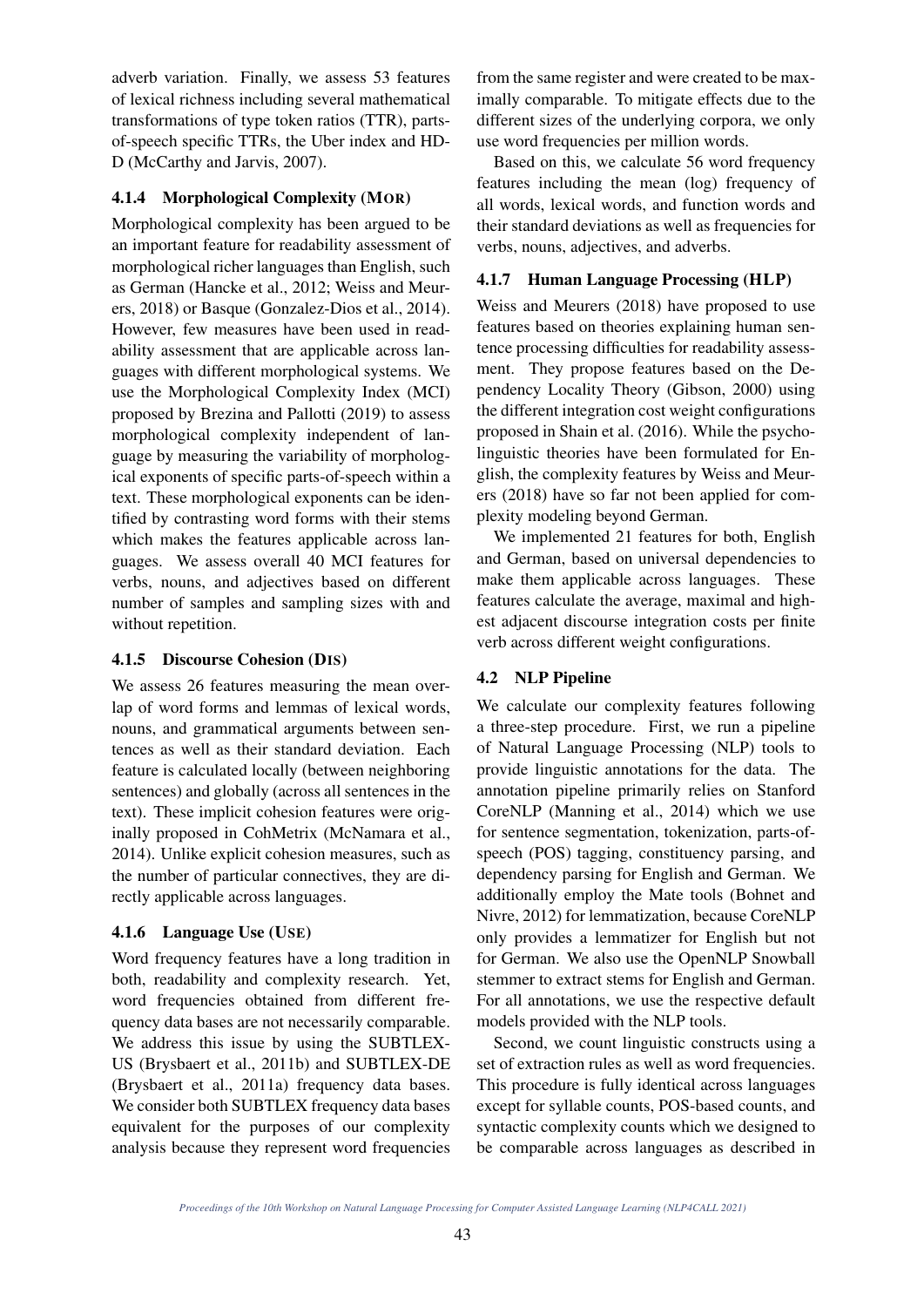the previous section. For all other features we use identical extraction rules.

Third, we calculate a variety of complexity feature ratios based on these counts. This step is fully language independent.

### 4.3 Feature Extraction and Selection

We extracted all 312 features on OSE, Spotlight-EN and Spotlight-DE as described in the previous subsection. We then identified all features that were not variable on any of the three data sets. This way, we could exclude features that are irrelevant for the data sets while keeping the feature collections comparable across data sets. For this, we removed all features for which the most common feature value across all three data sets occurred in 95% of the data or more.

The feature removal reduced the entire feature collection to 301 features. Only human language processing features were removed through this step, including all features measuring high adjacent integration costs.

### 5 Establishing our Approach on OSE

#### 5.1 Set-up

To validate the performance of our feature-based readability classification approach against an established benchmark data set, we first trained a classifier to predict reading levels on the OSE data. For this, we used the 301 complexity features from Section 4.3. All feature values were z-transformed and centered around zero. We trained a random forest (RF), an ordinal RF, a Support Vector Machine (SVM) with a radial kernel, and a SVM with a polynomial kernel in R (R Core Team, 2015) using the caret package (Kuhn, 2020). $^{11}$  In the following, we only report the results for the SVM using a polynomial kernel, which outperformed the other algorithms. $^{12}$ 

To not reduce the relatively small data set further, we train and test using 10-folds crossvalidation. We compare the performance of the classifier on OSE with a) the random accuracy baseline of 33.3% and b) the state-of-the art performance on this data set by Bengoetxea et al. (2020), reaching 90.09%. We also report the individual precision, recall and F1 scores for each reading level.

#### 5.2 Results

The OSE classifier reaches an accuracy of 92.06% with a 95% confidence interval (CI)  $=$  [89.52\%, 94.15\%] in 10-folds cross-validation. This significantly outperforms the random baseline of 33.33% (p-Value  $\langle 2 \cdot 10^{-16} \rangle$ .<sup>13</sup> It also exceeds the results of Bengoetxea et al. (2020).

Table 5 displays the confusion matrix for the classification summed across all 10-folds.

| Pred\Obs. Ele. Int. Adv. |      |               |     |
|--------------------------|------|---------------|-----|
| Ele.                     | -179 | Q             | 4   |
| Int.                     | Q    | 173           | 15  |
| Adv.                     | Τ.   | $\frac{1}{2}$ | 170 |

Table 5: Confusion matrix: OSE 10-CV

It shows that misclassifications occur predominantly at adjacent reading levels and that there does not seem to be any systematic bias. Table 6 reports precision, recall, and F1 score per level. The performance across reading levels is relatively

|                          | Ele. Int. Adv. |  |
|--------------------------|----------------|--|
| Precision 93.2 87.8 95.5 |                |  |
| Recall 94.7 91.5 90.0    |                |  |
| F1 =                     | 94.0 89.6 92.6 |  |

Table 6: Performance for OSE 10-CV

balanced. Elementary texts have a slightly higher recall, while advanced texts have a higher precision. As expected when comparing an ordinal classification level with two adjacent levels with levels with only one adjacent level, intermediate texts receive the lowest scores for precision and recall.

### 6 Classifying Readability on Spotlight

#### 6.1 Set-up

After establishing the performance of our approach against the OSE benchmark data set, we turn to our main research question, which compares feature-based readability classification across languages on Spotlight-EN for English and Spotlight-DE for German. Our classification is

<sup>&</sup>lt;sup>11</sup>All R scripts, data tables, and trained models that are being reported in this and the following sections are publicly available on OSF at https://osf.io/5hbcs/

<sup>&</sup>lt;sup>12</sup>SVM parameters: degree = 3, scale =  $0.001$ , and C = 1.

<sup>&</sup>lt;sup>13</sup>Here and throughout the article we report p-values obtained with one-sided t-tests with  $H_1 = Acc. > Baseline.$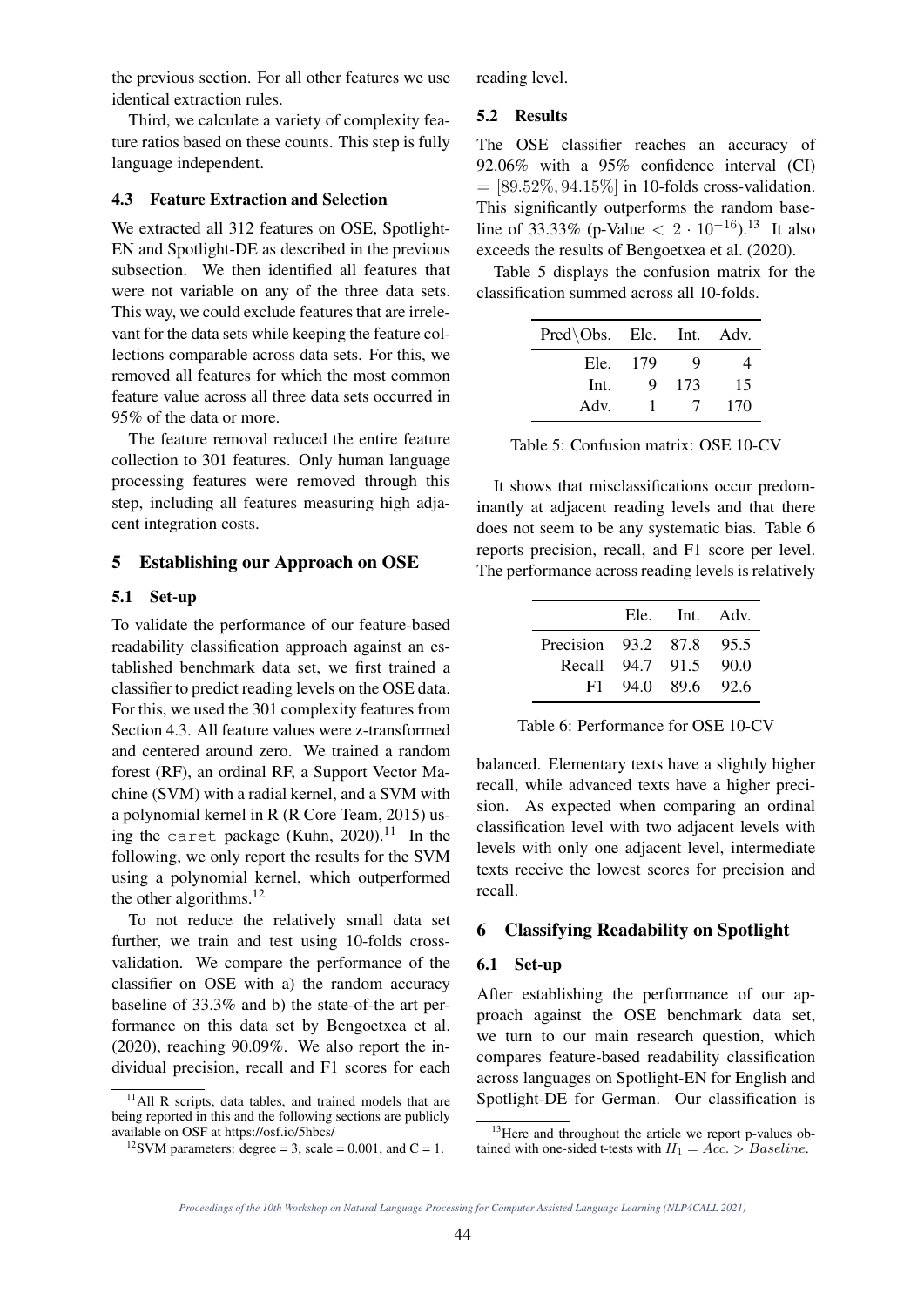again based on the 301 complexity features we extracted and identified following the procedure described in Section 4.3. All feature values were ztransformed and centered around zero separately for Spotlight-EN and Spotlight-DE. This way, the classifiers are learning based on the standard deviations from the data sets' mean values rather than the raw feature values. This was supposed to mitigate language-specific differences, for example, regarding the average sentence length in German and English.

The set-up of the classification experiment is identical to the one described in Section 5.1. In the following, we only report the results for the ordinal RF which outperformed the other algorithms on both Spotlight data sets.<sup>14</sup> Since this is a novel data set, we use the majority baseline as sole reference to evaluate the classifier performance in the within language condition (Section 6.2.1).

For our cross-language classification experiment (Section 6.2.2), we apply the previously trained classifiers to the respective other subset of the Spotlight data, i.e., testing on Spotlight-DE for the classifier trained on Spotlight-EN and vice versa. Unlike previous cross-linguistic readability classification approaches that used crosslingual data to augment limited training resources, this set-up tests the generalization of our classifiers in a form of zero-shot learning. We again compare the performance of each classifier acrosslanguages against the majority baseline on the respective testing data and the within-language classification performance.

We also report the individual precision, recall and F1 scores for each reading level throughout all classification experiments.

#### 6.2 Results

#### 6.2.1 Within-language Performance

Table 7 displays the results of all four classification experiments on the Spotlight data. The Spotlight-EN classifier reaches an accuracy of 74.5% in 10-folds cross-validation. This significantly outperforms the majority baseline of 46.5%  $(p\text{-Value} < 2.2 \cdot 10^{-16}).$ 

Looking at the confusion matrix in Table 8, we see that the classification is relatively balanced, even though in proportion to their total count advanced texts are classified incorrectly more often than the other reading levels. This can also be seen in the relatively low F1 score for advanced texts displayed in the first three rows of Table 10.

The Spotlight-DE classifier reaches an accuracy of 88.0% in 10-folds cross-validation. This significantly outperforms the majority baseline of 52.8% (p-Value  $\langle 2.2 \cdot 10^{-16} \rangle$ ). Table 9 shows the confusion matrix for the classification, which shows good classification results throughout all reading levels. This is mirrored in the high precision and recall scores displayed in rows four to six in Table 10.

### 6.2.2 Cross-language Performance

For the classification across languages, the Spotlight-EN classifier reaches an accuracy of 55.5% on Spotlight-DE. Although this performance is considerably worse than for the withinlanguage classification, this significantly outperforms the majority baseline of 52.8% (p-Value  $= 0.02118$ ) showing that the classifier somewhat generalizes beyond English even if the performance drops considerably. Looking at the confusion matrix in Table 11, one of the most common misclassifications is the labeling of easy texts as medium. The classifier overestimates the reading difficulty of many easy and medium texts. This results in a high precision but low recall for easy texts, as shown in rows seven to nine in Table 10.

The Spotlight-DE classifier reaches an accuracy of 53.4% on Spotlight-EN. Again, this is much worse than the results for the within-language classification, but significantly outperforms the majority baseline of 46.51% (p-Value  $= 1.284$ .  $10^{-15}$ ). This shows again that the classifier generalizes to some degree in the zero-shot learning scenario. Looking at the confusion matrix in Table 12, it can be seen that the classifier tends to underestimate the reading difficulty of advanced texts (classifying them as medium or even easy) and of medium texts (classifying them as easy). This results in a relatively high recall for easy texts and very low recall for advanced texts, as shown in the final three rows in Table 10.

#### 6.3 Discussion

The two readability classifiers trained on Spotlight-EN and Spotlight-DE are highly successful when applied within their training language and exceed the majority baseline con-

<sup>&</sup>lt;sup>14</sup>Parameters for the English model: number of sets = 50, number of trees per div.  $= 150$ , number of final trees  $= 600$ ; parameters for the German model: number of sets  $= 150$ , number of trees per div. = 150, number of final trees = 200.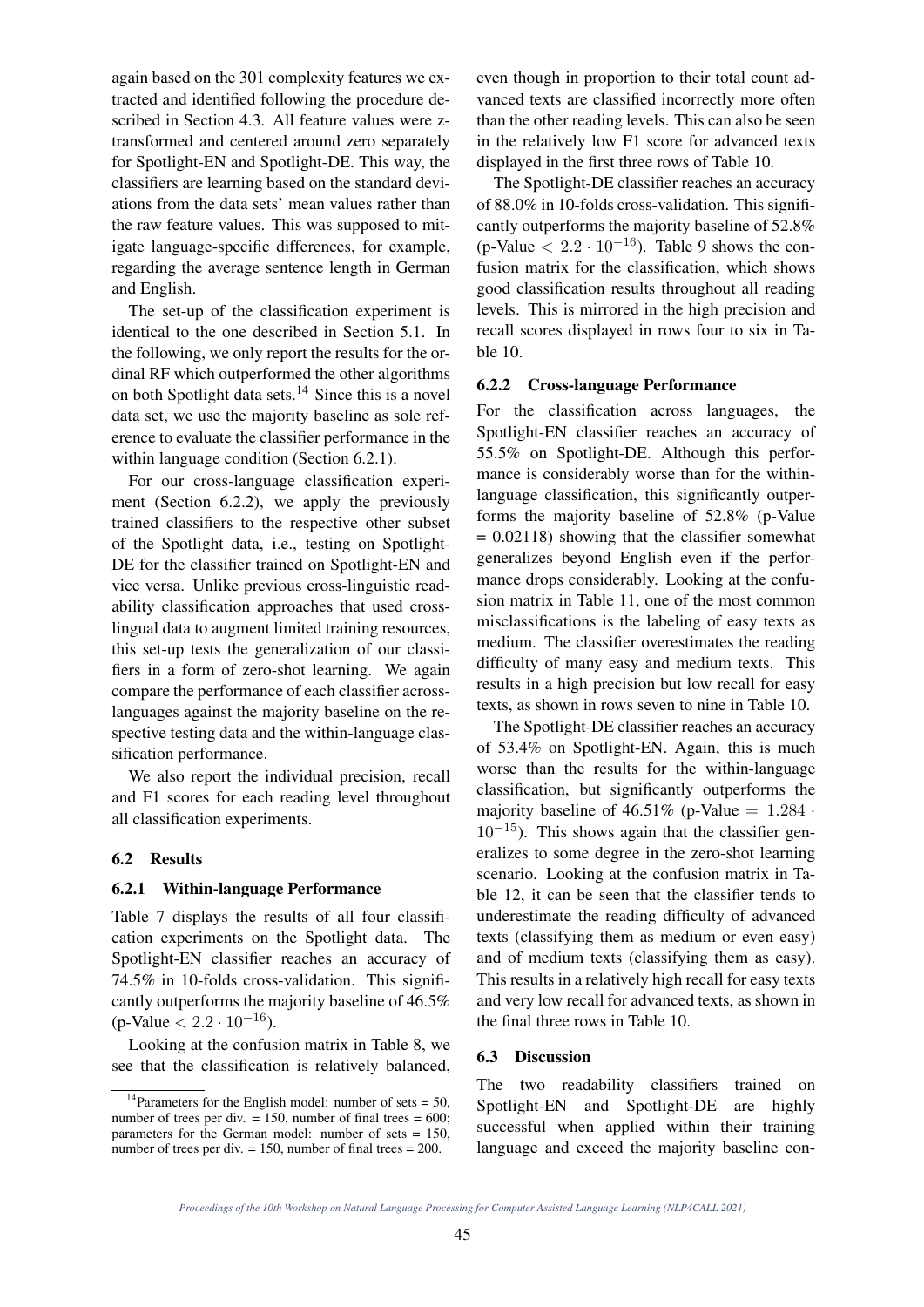| Train                    | Test                             | Acc. |                   |      | 95% CI Maj. Acc. $<$ Maj.      |
|--------------------------|----------------------------------|------|-------------------|------|--------------------------------|
| Spotlight-EN 10-folds CV |                                  |      | 74.5 [73.0, 76.0] |      | $46.5 \leq 2.2 \cdot 10^{-16}$ |
| Spotlight-DE 10-folds CV |                                  |      | 88.0 [86.1, 89.6] |      | 52.8 $< 2.2 \cdot 10^{-16}$    |
| Spotlight-EN             | Spotlight-DE                     |      | 55.5 [52.9, 58.1] | 52.8 | .02118                         |
| Spotlight-DE             | Spotlight-EN $53.4$ [51.7, 55.1] |      |                   |      | 46.5 $1.284 \cdot 10^{-15}$    |

Table 7: Overall classifier accuracy (Acc.) on Spotlight data compared against majority baseline (Maj.)

| Pred\Obs. Easy Medium Advanced |     |       |     |
|--------------------------------|-----|-------|-----|
| Easy                           | 816 | 171   | 37  |
| Medium                         | 208 | 1,210 | 268 |
| Advanced                       | 6   | 147   | 422 |

Table 8: Confusion matrix Spotlight-EN 10-CV

| Pred\Obs. Easy Medium Advanced |     |     |     |
|--------------------------------|-----|-----|-----|
| Easy                           | 727 | 83  |     |
| Medium                         | 34  | 399 | 27  |
| Advanced                       | 7   | 27  | 146 |

| Table 9: Confusion matrix Spotlight-DE 10-CV |
|----------------------------------------------|
|----------------------------------------------|

|                                     |          |                                     | Easy Medium Advanced |  |  |
|-------------------------------------|----------|-------------------------------------|----------------------|--|--|
| Spotlight-EN 10 CV                  |          |                                     |                      |  |  |
| Precision                           | 79.7     | 71.8                                | 73.4                 |  |  |
| Recall 79.2                         |          | 79.2                                | 58.1                 |  |  |
|                                     | F1. 79.5 | 75.3                                | 65.0                 |  |  |
| Spotlight-DE 10 CV                  |          |                                     |                      |  |  |
| Precision 89.6                      |          | 86.7                                | 83.4                 |  |  |
| Recall 95.3                         |          | 78.4                                | 83.9                 |  |  |
|                                     | F1. 92.4 | 82.4                                | 83.7                 |  |  |
|                                     |          | <b>Spotlight-EN on Spotlight-DE</b> |                      |  |  |
| Precision 82.3                      |          | 42.5                                | 52.4                 |  |  |
| Recall 44.6                         |          | 67.4                                | 67.8                 |  |  |
|                                     | F1. 57.8 | 52.1                                | 59.2                 |  |  |
| <b>Spotlight-DE on Spotlight-EN</b> |          |                                     |                      |  |  |
| Precision 49.3                      |          | 59.0                                | 53.4                 |  |  |
| Recall 80.3                         |          | 47.9                                | 27.0                 |  |  |
|                                     | F1. 61.1 | 52.9                                | 35.8                 |  |  |

Table 10: Level-wise performance on Spotlight

siderably. When comparing the performance of the Spotlight-EN classifier and the OSE classifier, the different nature of the two English corpora has to be taken into account. OSE consists of the

| $Pred\backslash Obs.$ Easy |     |     | Medium Advanced |
|----------------------------|-----|-----|-----------------|
| Easy                       | 341 | 73  | 0               |
| Medium                     | 408 | 343 | 56              |
| Advanced                   | 14  | 93  | 118             |

Table 11: Confusion matrix Spotlight-EN on Spotlight-DE

| Pred\Obs. Easy Medium Advanced |     |     |     |
|--------------------------------|-----|-----|-----|
| Easy                           | 827 | 635 | 216 |
| Medium                         | 193 | 732 | 315 |
| Advanced                       | 10  | 161 | 196 |

Table 12: Confusion matrix Spotlight-DE on Spotlight-EN

same 189 articles simplified for three different reading levels, which is a somewhat artificial set-up for training data. The Spotlight-EN corpus, instead, consists of different texts specifically written for a given reading level which is closer to real-life texts for which language learners might require automatic readability ratings. Thus, we consider the within-language performance of the Spotlight-EN classifier satisfactory.

For the Spotlight-DE classifier, we observe a very high performance throughout reading levels. Spotlight-DE is the first data set for the readability assessment of texts for German L2 learners that allows a distinction for beginning, intermediate, and advanced learners of German. Thus, we cannot compare the performance to a reference corpus or cross-corpus test the Spotlight-DE classifier. Overall, the classification results are sufficient to use the Spotlight-DE classifier in real-life scenarios, even though a cross-corpus evaluation on a comparable data set would be ideal to confirm its generalizability as soon as such a data set becomes available.

Turning to our cross-language classification experiments, we find that both classifiers generalize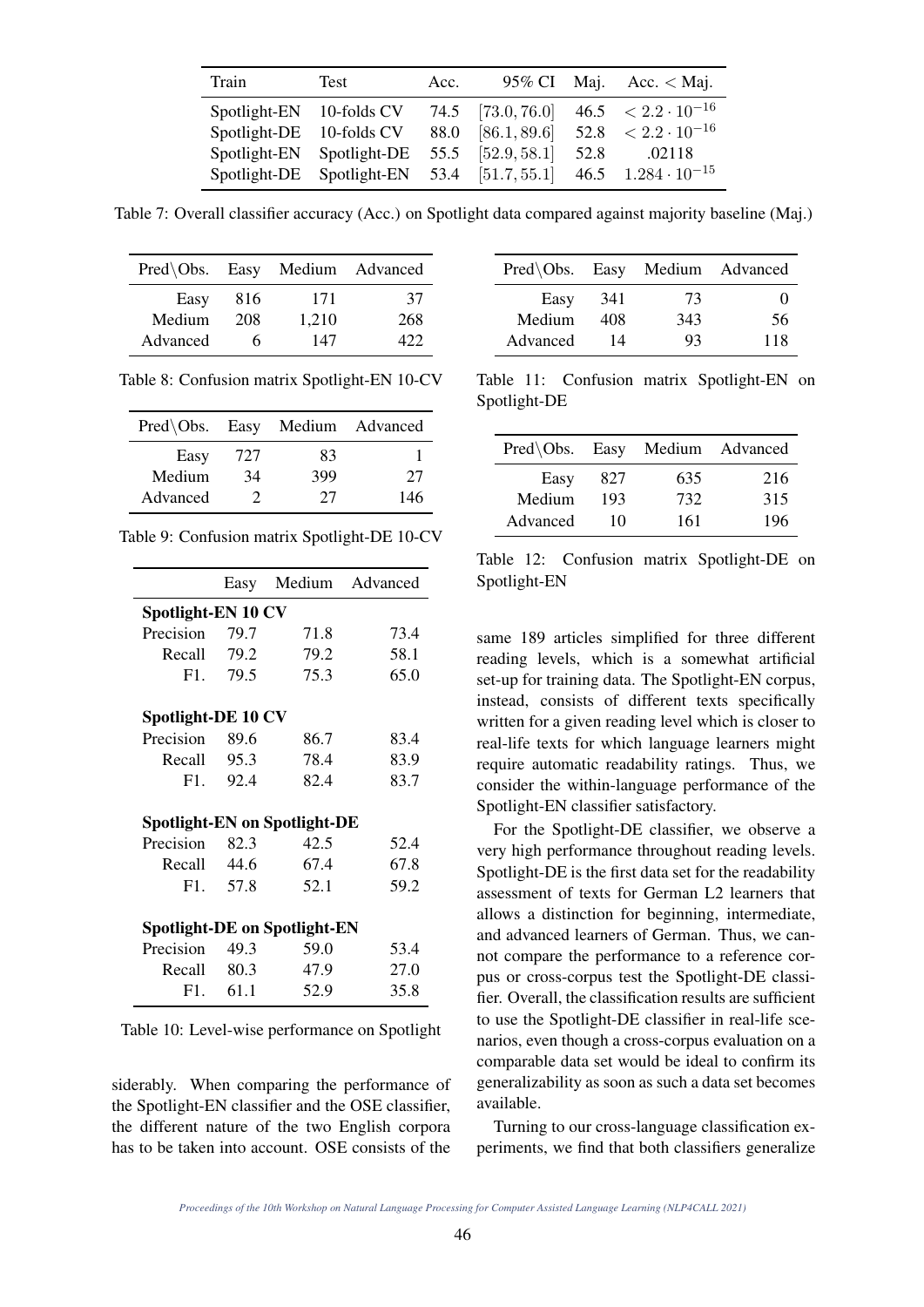to some extent in the zero-shot learning scenarios, despite considerable drops in performance. This result is not to be taken for granted due to the linguistic differences between English and German. These are highly promising initial results. Further research is needed to investigate to which extent this generalization also applies across other languages.

The comparison of the confusion matrices of both cross-lingual classification experiments reveals a symmetrical regularity in the misclassifications. While the German classifier underestimates the reading levels of the English texts, the English classifier tends to overestimate the readability of the German texts. Since the classifiers are trained and tested on feature z-scores centered around the mean this behavior is not immediately expected and warrants further investigation in future research.

### 7 Feature Informativeness on Spotlight

#### 7.1 Set-up

To identify which of the 301 complexity features identified in Section 4.3 are most informative for the readability classification, we identify the most informative features using the correlation-based feature subset selection for machine learning approach by Hall (1999). This method identifies the subset of features that exhibits the highest correlation with the class to be predicted (in our case reading level) while minimizing the intercorrelation of features within the subset. We use the implementation provided in the WEKA toolkit version 3.9.5 (Hall et al., 2009) for feature identification. We report the percentage of features selected across each feature group before we discuss in more detail the intersection of features in both data sets.

#### 7.2 Results

Table 13 displayed the raw number and percentage of features selected on Spotlight-EN and Spotlight-DE across feature groups and the total number of features contained in the feature group. To make the result summary more interpretable, we split syntactic and lexical complexity features into the individual subgroups distinguished within Sections 4.1.2 and 4.1.3. A full list of all features that are informative on either data set is displayed in Appendix A. Figure 1 shows the boxplots of all features that were selected for Spotlight-EN as

| Group                  | $EN(\%)$ |        | DE $(\%)$ |        | All |  |
|------------------------|----------|--------|-----------|--------|-----|--|
| LEN                    | 7        | (33.3) | 5         | (23.8) | 21  |  |
| <b>USE</b>             | 17       | (30.4) | 11        | (19.6) | 56  |  |
| <b>LEX Density</b>     | 7        | (15.9) | 5         | (18.5) | 27  |  |
| <b>LEX Diversity</b>   | 1        | (11.1) | 1         | (11.1) | 9   |  |
| <b>LEX Richness</b>    | 4        | (7.5)  | 5         | (9.4)  | 53  |  |
| <b>SYN Clausal</b>     | 1        | (5.0)  | 8         | (40.0) | 20  |  |
| <b>SYN Phrasal</b>     | 1        | (3.6)  | 5         | (17.9) | 28  |  |
| <b>SYN Variation</b>   | 2        | (16.7) | 0         | (0.0)  | 12  |  |
| <b>MOR</b>             | 7        | (17.5) | 3         | (7.5)  | 40  |  |
| <b>D</b> <sub>IS</sub> | 2        | (8.2)  | 0         | (0.0)  | 24  |  |
| <b>HLP</b>             | 0        | (0.0)  | 0         | (0.0)  | 11  |  |
| $\sum$                 | 49       | (16.3) | 43        | (14.3) | 301 |  |

Table 13: Informative features selected on Spotlight-EN (EN), Spotlight-DE (DE), and the total number of features in the group (All)

#### well as Spotlight-DE.

On Spotlight-EN and on Spotlight-DE, up to a third of all surface length features are selected, most of which are informative on both data sets. All of the shared length features increase with reading level (see Figure 1). Also language use features seem to be central for the distinction of reading levels on both data sets. 30.4% of the features were selected for Spotlight-EN and 19.6% for Spotlight-DE. Four of the language use features are relevant for both data sets: the average word frequency and its standard deviation are decreasing with increasing reading level. The same holds for the log frequency of lexical word types. The standard deviation of the verb token frequency is increasing with higher reading levels. Lexical complexity seems to play a medium role in the distinction of reading levels. 13.5% of the lexical complexity features were selected for Spotlight-EN and 12.4% for Spotlight-DE. Especially lexical density and richness play an important role on both data sets, but there is only very little overlap between the features selected for Spotlight-EN and Spotlight-DE. Only the POS density of modifiers and proper nouns as well as the squared word TTR were selected on both feature sets. For English, the proper noun density is decreasing, while the POS density for modifiers and the squared word TTR are increasing with reading levels. For German, the squared word TTR is also increasing with reading levels, but the two POS density features exhibit a u-shaped and inverse u-shaped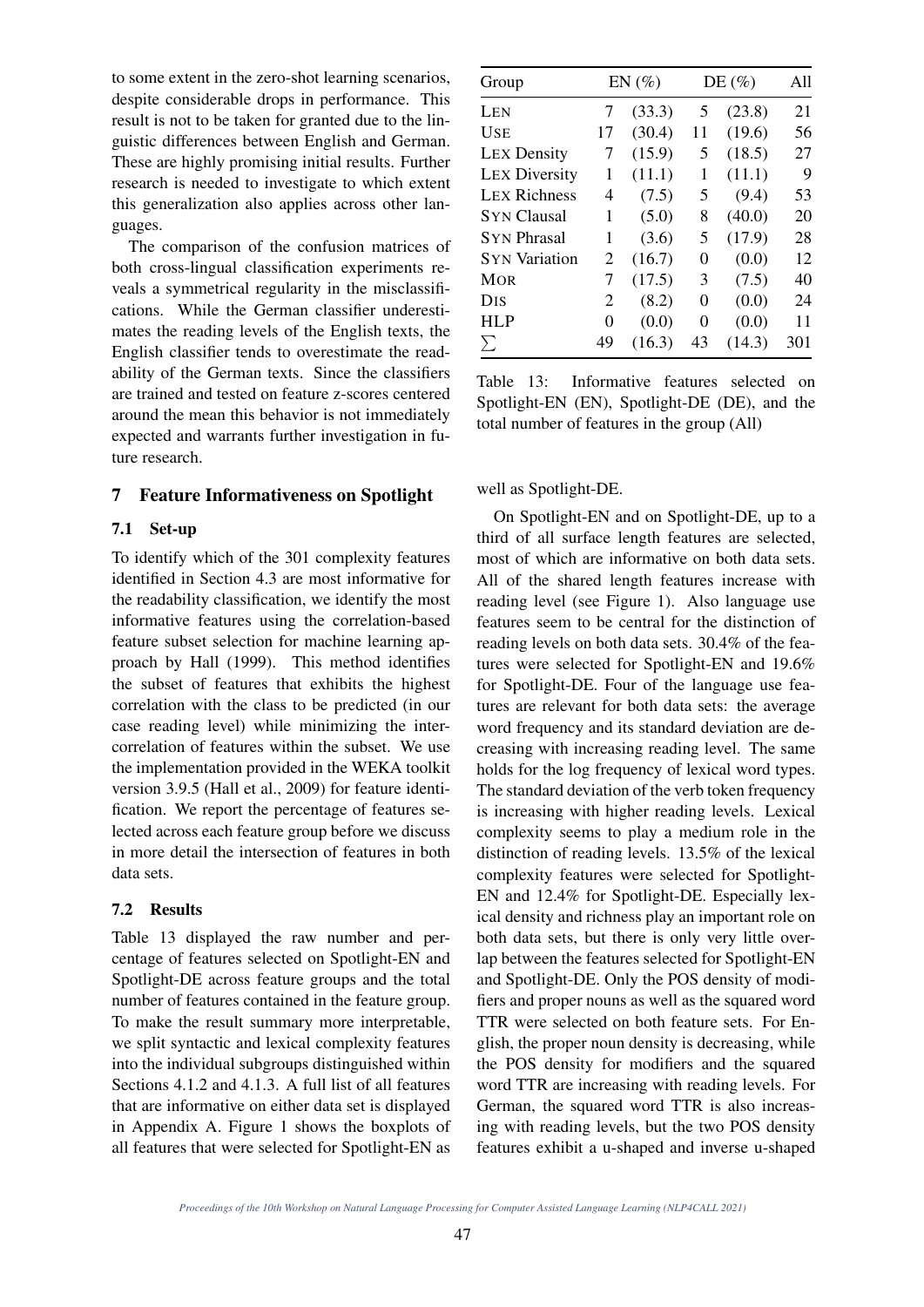

Figure 1: Boxplots of features that are informative on both, Spotlight-EN and Spotlight-DE

*Proceedings of the 10th Workshop on Natural Language Processing for Computer Assisted Language Learning (NLP4CALL 2021)*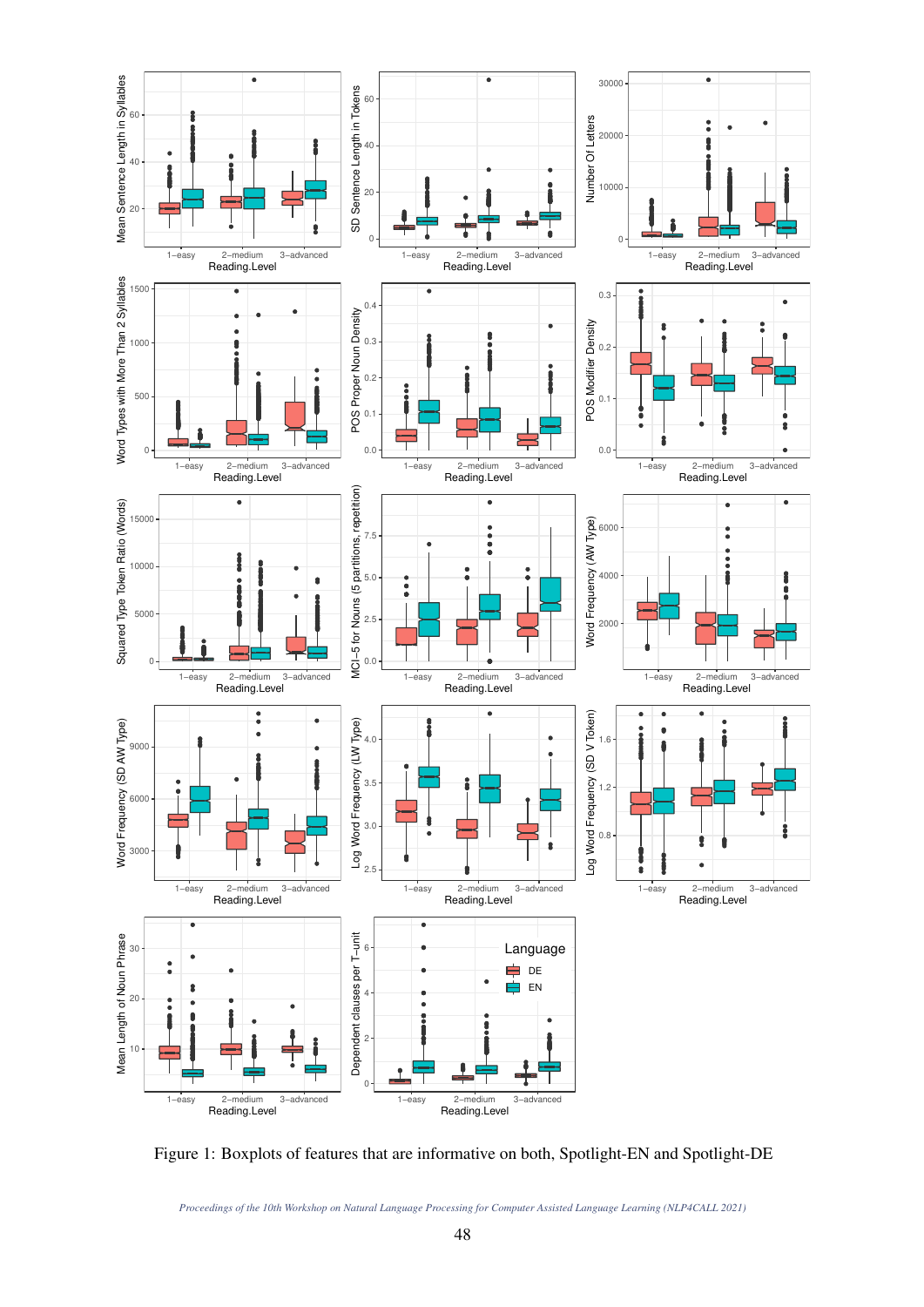behavior.

The importance of syntactic and morphological complexity differs for Spotlight-EN and Spotlight-DE. Only 6.7% of the syntactic features were selected for Spotlight-EN, half of them features of syntactic variation. In contrast, 21.7% were selected on Spotlight-DE, all either features of clausal or phrasal complexity. Correspondingly, there is very little overlap in this domain between English an German. Only two syntactic features are informative for both data sets: the mean noun phrase length and the number of dependent clauses per t-unit, both of which are increasing with higher reading levels on both data sets. Morphological complexity features seem to play an important role for the distinction of reading levels on Spotlight-EN, but much less on Spotlight-DE. While 17.5% of the morphological complexity features were selected for Spotlight-EN, only 7.5% play a role on Spotight-DE. Both data sets share only one feature in this domain, namely the MCI for adjectives (measured with repetition with 5 partitions of size 5), which increases with higher reading levels, though the effect is more pronounced for English.

Neither implicit discourse cohesion features nor human language processing features seem to be important features on Spotlight-DE and also on Spotlight-EN, only 8.2% of the cohesion features were identified as informative.

#### 7.3 Discussion

The correlation-based feature subset selection shows that features from most feature groups contribute meaningful information for the distinction of reading levels on both data sets. Especially features of surface length, language use, and lexical complexity help to characterize reading level differences on both data sets. Morphological and syntactic complexity features seem to capture more language-specific differences. There is also a considerable overlap of features selected for both data sets. Overall 28% of the features selected for Spotlight-EN and 32% of features selected for Spotlight-DE are shared between both data sets.

Judging from the features that are shared between the feature selections for English and German, higher reading levels are characterized by the use of less frequent vocabulary, longer words, sentences, and texts, and shifts in lexical density and richness. Also the features that were selected from the domains of morphological, phrasal and syntactic complexity increase with higher reading levels. This is in line with previous findings by Weiss and Meurers (2018) regarding the readability of German media texts targeting German-native speaking adults and children. However, our results indicate that these domains play a much less pronounced role for the distinction of reading levels. Interestingly, morphological elaboration seems to be more important for English than for German.

Human language processing measures do not seem to play an important role for the distinction of reading levels in either data sets, even though these measures are motivated by psycho-linguistic studies on human sentence processing. This is again in line with previous findings reported by Weiss and Meurers (2018).

Overall, these findings explain the albeit limited cross-language generalization of both readability classifiers in the zero-shot learning experiments. While there are differences in the types of features that are informative for the identification of reading levels across languages, there is nevertheless a substantial overlap and the shared features predominantly exhibit an increase in complexity with higher reading levels. This confirms that the publisher successfully instituted a policy facilitating the creation of stratified reading materials for different levels in a way that is comparable across the different languages that we analyzed.

### 8 Conclusion

We have investigated the use of languageindependent broad linguistic complexity modeling for the multi-level readability classification of English and German reading materials for language learners. Our first study designed to benchmark the performance of our methods on the established OneStopEnglish yielded new state-of-the art results, clearly showcasing the value of broad linguistic modeling for readability assessment. Our study also shows that for certain tasks, broadly linguistically informed feature-based approaches are in fact not only competitive with neural approaches but exceeding their performance.

We then introduced a novel multi-level reading corpus for English and German on which we trained two readability classifiers that yield are highly successful within their respective training language. With this, we present the first multilevel readability classifier for German. This is highly relevant, because the much more com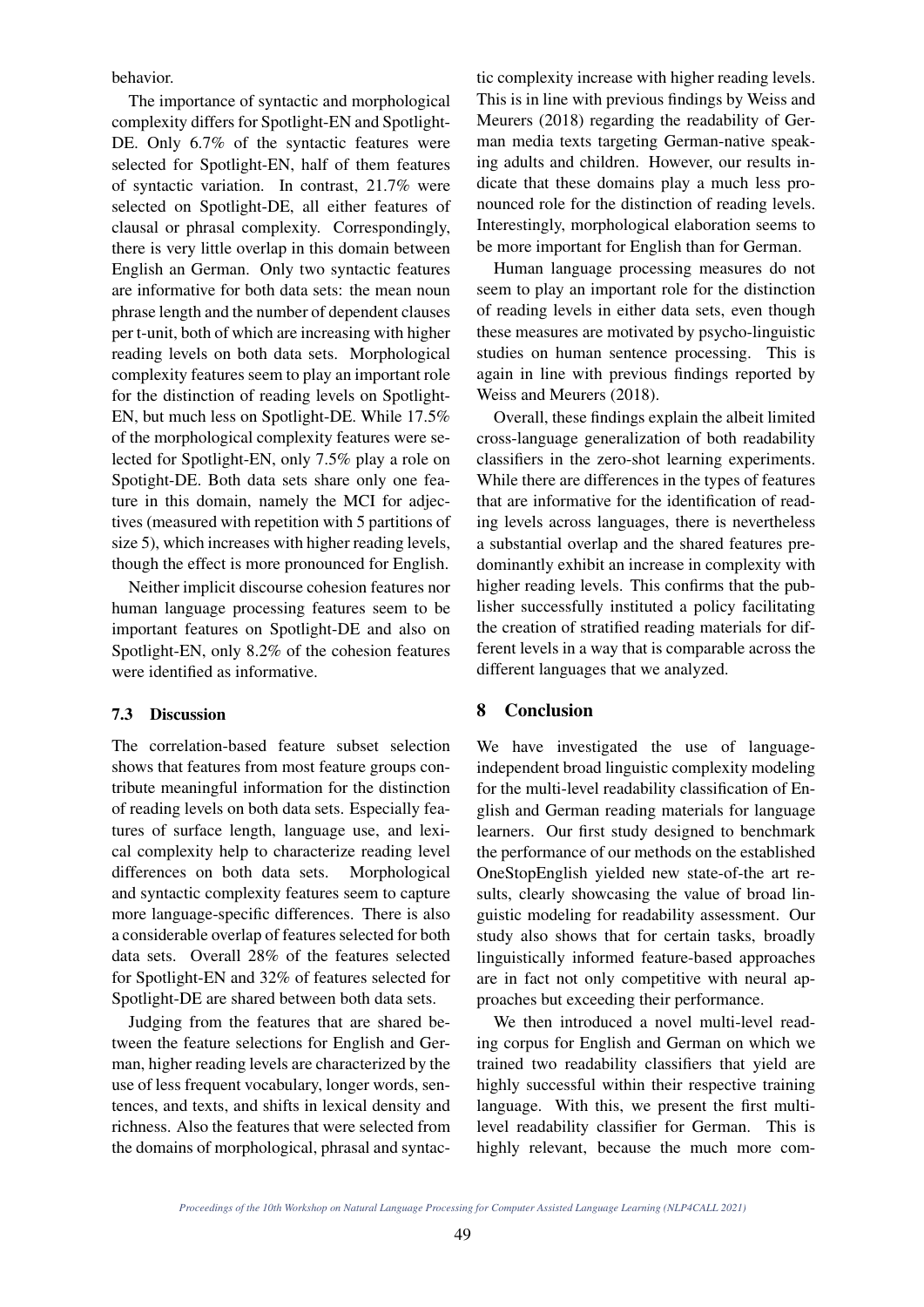monly proposed binary classification approaches distinguishing simple and regular language are too limited to be of practical relevance for the retrieval of reading materials that are appropriate to foster foreign language learning.

We then demonstrated the generalizability of the German classifier for comparable English data and the English classifier for comparable German data. This is a novel contribution to cross-lingual readability research, not only because of the multilevel classification but also because of we propose a zero-shot cross-lingual readability classification approach unlike previous work focusing on augmenting low-resource training data. This is a central contribution to readability classification research, especially for languages other than English, given the lack of appropriate training materials for many languages.

In our final study, we compared the linguistic properties characterizing differences in reading levels in English and German. Our findings show that for both languages, texts systematically differ between reading levels in terms of the frequency and lexical complexity. Language-specific characteristics of reading levels can be found in the syntactic, discourse and morphological domains. The publisher thus successfully adapts the reading materials for different proficiency levels across a variety of linguistic domains in a systematic way. This is not a trivial insight, since previous work demonstrated that school book publishers do not always succeed in the linguistic adaptation of reading materials for different target groups (Berendes et al., 2018).

Our findings clearly demonstrate the value of feature-based classification approaches not only for the study of linguistic phenomena but also for readability classification. We demonstrate the feasibility of broad language-independent feature collections and their potential for zero-shot crosslingual learning.

### 9 Outlook

As we saw in Table 7, cross-language zero-shot learning showed a promising result for training on Spotlight-DE and test on Spotlight-EN and the other way round. It is arguable that although different languages may complexify in different linguistic aspects, the general rule of more elaborate linguistic components and more varied expression usually resulting in higher complexity still applies. As a result, it is highly likely that zero-shot crosslanguage learning would also result in good performance, but detailed approaches need to be further designed and tested in future studies including more languages.

Another direction for future research is to see how the readability levels decided by the publisher match L2 learners' actual perception of the texts' difficulty. Although our models have yielded high accuracy, if the standards used to determine the levels of the texts do not actually match the learners' perceived difficulty, the predicted results are meaningless. Vajjala and Lučić (2019) offer an interesting data set that may potentially be used to answer this question.

#### Acknowledgements

We are grateful to the publisher Spotlight Verlag GmbH for making their publications available to us for research purposes.

#### **References**

- Kepa Bengoetxea, Itziar Gonzalez-Dios, and Amaia ´ Aguirregoitia. 2020. AzterTest: Open source linguistic and stylistic analysis tool. *Procesamiento del Lenguaje Natural*, 64:61–68.
- Rebekah George Benjamin. 2012. Reconstructing readability: Recent developments and recommendations in the analysis of text difficulty. *Educational Psychology Review*, 24:63–88.
- Marc Benzahra and Yvon François. 2019. Measuring text readability with machine comprehension: a pilot study. In *Workshop on Building Educational Applications Using NLP*, pages 412–422.
- Karin Berendes, Sowmya Vajjala, Detmar Meurers, Doreen Bryant, Wolfgang Wagner, Maria Chinkina, and Ulrich Trautwein. 2018. Reading demands in secondary school: Does the linguistic complexity of textbooks increase with grade level and the academic orientation of the school track? *Journal of Educational Psychology*, 110(4):518–543.
- Bernd Bohnet and Joakim Nivre. 2012. A transitionbased system for joint part-of-speech tagging and labeled non-projective dependency parsing. In *Proceedings of the 2012 Joint Conference on Empirical Methods in Natural Language Processing and Computational Natural Language Learning*, pages 1455–1465, Jeju Island, Korea. Association for Computational Linguistics.
- Vaclav Brezina and Gabriele Pallotti. 2019. Morphological complexity in written L2 texts. *Second language research*, 35(1):99–119.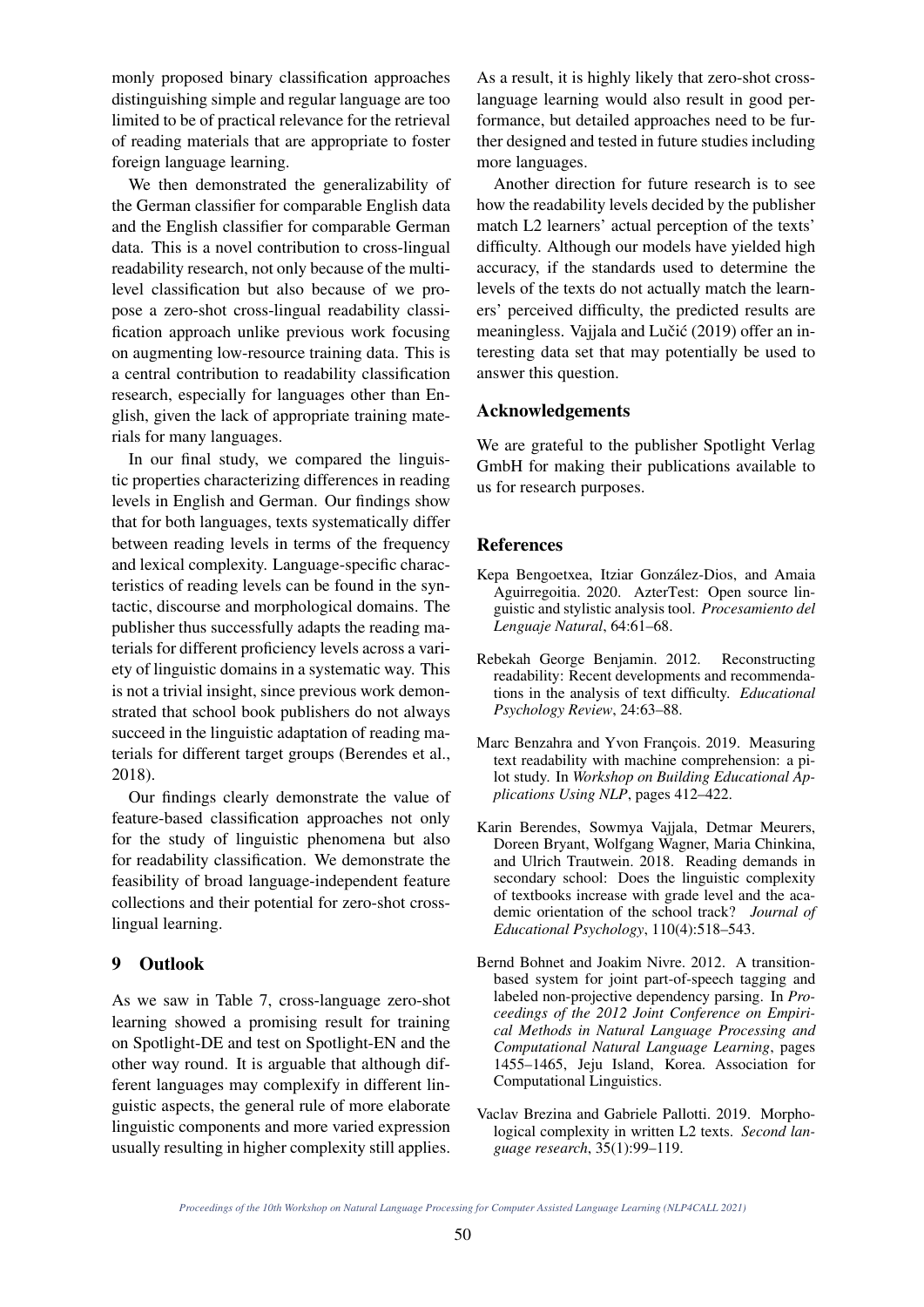- Tim Vor der Brück and Sven Hartrumpf. 2007. A semantically oriented readability checker for German. In *Proceedings of the 3rd Language & Technology Conference*, pages 270–274, Poznań, Poland. Wydawnictwo Poznańskie.
- Marc Brysbaert, Matthias Buchmeier, Markus Conrad, Arthur M. Jacobs, Jens Bölte, and Andrea Böhl. 2011a. The word frequency effect: A review of recent developments and implications for the choice of frequency estimates in German. *Experimental Psychology*, 58:412–424.
- Marc Brysbaert, Emmanuel Keuleers, and Boris New. 2011b. Assessing the usefulness of Google Books' word frequencies for psycholinguistic research on word processing. *Frontiers in Psychology*, 2(27).
- Xiaobin Chen. 2018. *Automatic Analysis of Linguistic Complexity and Its Application in Language Learning Research*. Ph.D. thesis, Eberhard Karls Universität Tübingen Germany.
- Xiaobin Chen and Detmar Meurers. 2017. Word frequency and readability: Predicting the text-level readability with a lexical-level attribute. *Journal of Research in Reading*, 41(3):486–510.
- Xiaobin Chen and Detmar Meurers. 2018. Word frequency and readability: Predicting the text-level readability with a lexical-level attribute. *Journal of Research in Reading*, 41(3):486–510.
- Xiaobin Chen and Detmar Meurers. 2019. Linking text readability and learner proficiency using linguistic complexity feature vector distance. *Computer-Assisted Language Learning*, 32(4):418–447. https: //doi.org/10.1080/09588221.2018.1527358.
- Maria Chinkina, Madeeswaran Kannan, and Detmar Meurers. 2016. Online information retrieval for language learning. In *Proceedings of ACL-2016 System Demonstrations*, pages 7–12, Berlin, Germany. Association for Computational Linguistics. http: //anthology.aclweb.org/P16-4002.
- Kevyn Collins-Thompson. 2014. Computational assessment of text readability: A survey of past, present, and future research. *International Journal of Applied Linguistics*, 165(2):97–135.
- Scott A. Crossley. 2020. Linguistic features in writing quality and development: An overview. *Journal of Writing Research*, 11(3):415–443.
- Scott A Crossley, Stephen Skalicky, Mihai Dascalu, Danielle S McNamara, and Kristopher Kyle. 2017. Predicting text comprehension, processing, and familiarity in adult readers: New approaches to readability formulas. *Discourse Processes*, 54(5- 6):340–359.
- Edgar Dale and Jeanne S. Chall. 1948. A formula for predicting readability. *Educational research bulletin; organ of the College of Education*, 27(1):11– 28.
- Orphée De Clercq and Véronique Hoste. 2016. All mixed up? Finding the optimal feature set for general readability prediction and its application to English and Dutch. *Computational Linguistics*, 42(3):457–490.
- Felice Dell'Orletta, Simonetta Montemagni, and Giulia Venturi. 2013. Linguistic profiling of texts across textual genres and readability levels. An exploratory study on Italian fictional prose. In *Proceedings of Recent Advances in Natural Language Processing*.
- Sabrina Dittrich, Zarah Weiss, Hannes Schröter, and Detmar Meurers. 2019. Integrating large-scale web data and curated corpus data in a search engine supporting German literacy education. In *Proceedings of the 8th Workshop on NLP for Computer Assisted Language Learning*, pages 41–56, Turku, Finland.
- William H. DuBay. 2006. *The Classic Readability Studies*. Impact Information, Costa Mesa, California.
- Nick Ellis and Laura Collins. 2009. Input and second language acquisition: The roles of frequency, form, and function. Introduction to the special issue. *The Modern Language Journal*, 93(3):329–335.
- B. Janghorban Esfahani, A. Faron, K. S. Roth, P. P. Grimminger, and J. C. Luers. 2016. Systematic readability analysis of medical texts on websites of German university clinics for general and abdominal surgery. *Zentralblatt fur Chirurgie*, 141(6):639– 644.
- Rudolf Franz Flesch. 1948. A new readability yardstick. *Journal of Applied Psychology*, 32(3):221– 233.
- Thomas François and Cedrick Fairon. 2012. An "AI readability" formula for French as a foreign language. In *Proceedings of the 2012 Joint Conference on Empirical Methods in Natural Language Processing and Computational Natural Language Learning*. https://www.aclweb.org/ anthology/D12-1043.
- Edward Gibson. 2000. The dependency locality theory: A distance-based theory of linguistic complexity. In Alec Marantz, Yasushi Miyashita, and Wayne O'Neil, editors, *Image, language, brain: papers from the First Mind Articulation Project Symposium*, pages 95–126. MIT.
- Itziar Gonzalez-Dios, María Jesús Aranzabe, Arantza Díaz de Ilarraza, and Haritz Salaberri. 2014. Simple or complex? Assessing the readability of Basque texts. In *Proceedings of COLING 2014, the 25th International Conference on Computational Linguistics: Technical Papers*, pages 334–344, Dublin, Ireland. Dublin City University and Association for Computational Linguistics.
- Petronella Grootens-Wiegers, Martine C. De Vries, Tessa E. Vossen, and Jos M. Van den Broek. 2015.

*Proceedings of the 10th Workshop on Natural Language Processing for Computer Assisted Language Learning (NLP4CALL 2021)*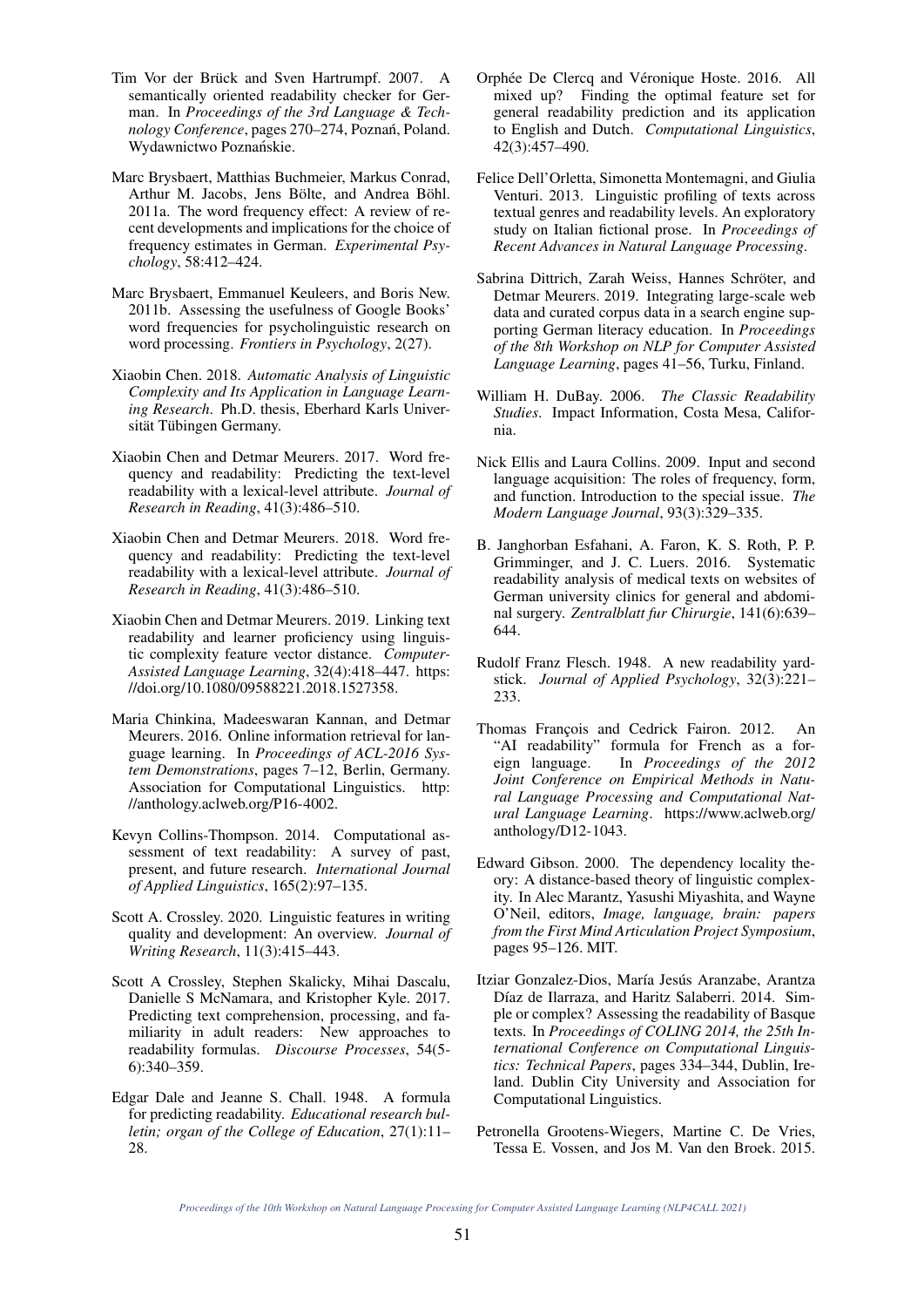Readability and visuals in medical research information forms for children and adolescents. *Science Communication*, 37(1):89–117.

- Mark Hall, Eibe Frank, Geoffrey Holmes, Bernhard Pfahringer, Peter Reutemann, and Ian H. Witten. 2009. The WEKA data mining software: An update. In *The SIGKDD Explorations*, volume 11, pages 10– 18.
- Mark A Hall. 1999. *Correlation-based feature selection for machine learning*. Ph.D. thesis, The University of Waikato.
- Julia Hancke, Sowmya Vajjala, and Detmar Meurers. 2012. Readability classification for German using lexical, syntactic, and morphological features. In *Proceedings of the 24th International Conference on Computational Linguistics (COLING)*, pages 1063–1080, Mumbai, India. http://aclweb. org/anthology-new/C/C12/C12-1065.pdf.
- Stephen D. Krashen. 1981. The fundamental pedagogical principle in second language teaching. *Studia Linguistica*, 35(1–2):50–70.
- Christoph Kuhberger, Christoph Bramann, Zarah ¨ Weiss, and Detmar Meurers. 2019. Task complexity in history textbooks. a multidisciplinary case study on triangulation in history education research. *History Education International Research Journal (HEIRJ)*, 16(1). Special Issue on Mixed Methods and Triangulation in History Education Research.
- Max Kuhn. 2020. caret: Classification and regression training. R package version 6.0-86.
- Kristopher Kyle. 2016. *Measuring Syntactic Development in L2 Writing: Fine Grained Indices of Syntactic Complexity and Usage-Based Indices of Syntactic Sophistication*. Ph.D. thesis, Georgia State University.
- James P Lantolf, Stephen L Thorne, and Matthew E Poehner. 2015. Sociocultural theory and second language development. In *Theories in second language acquisition: An introduction*. Routledge New York, NY.
- Roger Levy and Galen Andrew. 2006. Tregex and Tsurgeon: tools for querying and manipulating tree data structures. In *5th International Conference on Language Resources and Evaluation*, Genoa, Italy.
- Ion Madrazo Azpiazu and Maria Soledad Pera. 2019. Multiattentive recurrent neural network architecture for multilingual readability assessment. *Transactions of the Association for Computational Linguistics*, 7:421–436.
- Ion Madrazo Azpiazu and Maria Soledad Pera. 2020a. An analysis of transfer learning methods for multilingual readability assessment. *Adjunct Publication of the 28th ACM Conference on User Modeling, Adaptation and Personalization*, pages 95–100.
- Ion Madrazo Azpiazu and Maria Soledad Pera. 2020b. Is cross-lingual readability assessment possible? *Journal of the Association for Information Science and Technology*.
- Christopher D. Manning, Mihai Surdeanu, John Bauer, Jenny Finkel, Steven J. Bethard, and David Mc-Closky. 2014. The Stanford CoreNLP natural language processing toolkit. In *Association for Computational Linguistics (ACL) System Demonstrations*, pages 55–60. http://aclweb.org/anthology/P/P14/ P14-5010.
- Matej Martinc, Senja Pollak, and Marko Robnik-Šikonja. 2019. Supervised and unsupervised neural approaches to text readability. *arXiv preprint arXiv:1907.11779*.
- Philip M. McCarthy and Scott Jarvis. 2007. A theoretical and empirical evaluation of vocd. *Language Testing*, 24:459–488.
- Danielle A. McNamara, Arthur C. Graesser, Philip M. McCarthy, and Zhiqiang Cai. 2014. *Automated evaluation of text and discourse with Coh-Metrix*. Cambridge University Press, Cambridge, M.A.
- Eleni Miltsakaki and Audrey Troutt. 2007. Readx: Automatic evaluation of reading difficulty of web text. In *Proceedings of World Conference on E-Learning in Corporate, Government, Healthcare, and Higher Education 2007*, pages 7280– 7286, Quebec City, Canada. AACE. http://www. editlib.org/p/26932.
- Ildikó Pilán, Sowmya Vajjala, and Elena Volodina. 2015. A readable read: Automatic assessment of language learning materials based on linguistic complexity. In *Proceedings of CICLING 2015- Research in Computing Science Journal Issue (to appear)*. https://arxiv.org/abs/1603.08868.
- R Core Team. 2015. *R: A Language and Environment for Statistical Computing*. R Foundation for Statistical Computing, Vienna, Austria.
- Robert Reynolds. 2016. *Russian natural language processing for computer-assisted language learning: capturing the benefits of deep morphological analysis in real-life applications*. Ph.D. thesis, UiT - The Arctic University of Norway.
- Cory Shain, Marten van Schijndel, Richard Futrell, Edward Gibson, and William Schuler. 2016. Memory access during incremental sentence processing causes reading time latency. In *Proceedings of the Workshop on Computational Linguistics for Linguistic Complexity (CL4LC)*, pages 49–58, Osaka.
- Emma Strubell, Ananya Ganesh, and Andrew McCallum. 2019. Energy and policy considerations for deep learning in NLP. In *Proceedings of the 57th Annual Meeting of the Association for Computational Linguistics*, pages 3645–3650, Florence, Italy. Association for Computational Linguistics.

*Proceedings of the 10th Workshop on Natural Language Processing for Computer Assisted Language Learning (NLP4CALL 2021)*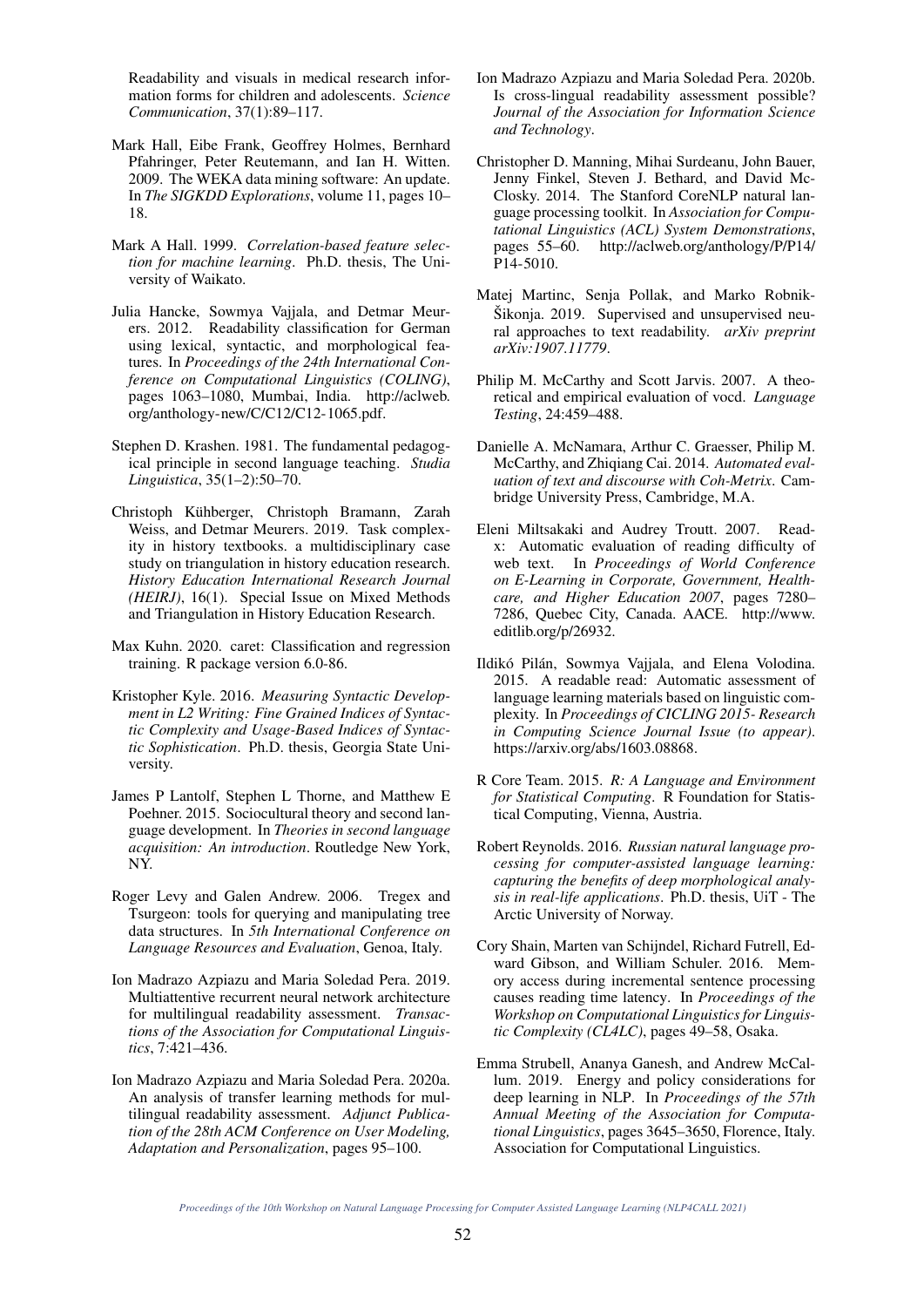- Sowmya Vajjala and Ivana Lučić. 2018. OneStopEnglish corpus: A new corpus for automatic readability assessment and text simplification. In *Proceedings of the thirteenth workshop on innovative use of NLP for building educational applications*, pages 297–304.
- Sowmya Vajjala and Ivana Lučić. 2019. On understanding the relation between expert annotations of text readability and target reader comprehension. In *Proceedings of the Fourteenth Workshop on Innovative Use of NLP for Building Educational Applications*, pages 349–359.
- Sowmya Vajjala and Detmar Meurers. 2012. On improving the accuracy of readability classification using insights from second language acquisition. In *Proceedings of the Seventh Workshop on Building Educational Applications Using NLP*, pages 163– 173. http://aclweb.org/anthology/W12-2019.pdf.
- Zarah Weiss, Sabrina Dittrich, and Detmar Meurers. 2018. A linguistically-informed search engine to identifiy reading material for functional illiteracy classes. In *Proceedings of the 7th Workshop on Natural Language Processing for Computer-Assisted Language Learning (NLP4CALL)*.
- Zarah Weiss and Detmar Meurers. 2018. Modeling the readability of German targeting adults and children: An empirically broad analysis and its crosscorpus validation. In *Proceedings of the 27th International Conference on Computational Linguistics (COLING)*, Santa Fe, New Mexico, USA. https: //www.aclweb.org/anthology/C18-1026.
- Zarah Weiss and Detmar Meurers. 2019a. Analyzing linguistic complexity and accuracy in academic language development of German across elementary and secondary school. In *Proceedings of the 14th Workshop on Innovative Use of NLP for Building Educational Applications (BEA)*, Florence, Italy. Association for Computational Linguistics.
- Zarah Weiss and Detmar Meurers. 2019b. Broad linguistic modeling is beneficial for German L2 proficiency assessment. In *Widening the Scope of Learner Corpus Research. Selected Papers from the Fourth Learner Corpus Research Conference*, Louvain-La-Neuve. Presses Universitaires de Louvain.
- Zarah Weiss and Detmar Meurers. 2021. Analyzing the linguistic complexity of German learner language in a reading comprehension task: Using proficiency classification to investigate short answer data, crossdata generalizability, and the impact of linguistic analysis quality. *International Journal of Learner Corpus Research*, 7(1):84–131.
- Zarah Weiss, Anja Riemenschneider, Pauline Schröter, and Detmar Meurers. 2019. Computationally modeling the impact of task-appropriate language complexity and accuracy on human grading of German

essays. In *Proceedings of the 14th Workshop on Innovative Use of NLP for Building Educational Applications (BEA)*, Florence, Italy.

- Kate Wolfe-Quintero, Shunji Inagaki, and Hae-Young Kim. 1998. *Second Language Development in Writing: Measures of Fluency, Accuracy & Complexity*. Second Language Teaching & Curriculum Center, University of Hawaii at Manoa, Honolulu.
- Victoria Yaneva, Irina Temnikova, and Ruslan Mitkov. 2016. Accessible texts for autism: An eye-tracking study. In *Proceedings of the 17th International ACM SIGACCESS Conference on Computers & Accessibility*, pages 49–57.

### Appendix A: List of Selected Features

#### A.1: Features selected for Spotlight-EN

- LEN Number Of Letters, SD Token Length in Letters, Percentage of Word Types with More Than 2 Syllables Length Measures, Number of Word Types with More Than 2 Syllables, SD Sentence Length in Tokens, SD Sentence Length in Syllables, Mean Sentence Length in Syllables
- SYN Syntactic Complexity Feature: Dependent clauses per T-unit Clausal, Syntactic Complexity Feature: Mean Length of Noun Phrase Phrasal, SD Local Edit Distance for tokens, SD Global Edit Distance for Lemmas
- LEX POS Density Feature: Particle, POS Density Feature: Adjective, POS Density Feature: Past Participle Verb, POS Density Feature: Article, POS Density Feature: Coordinating Conjunction, POS Density Feature: Modifier, POS Proper Noun Density, Corrected TTR, Corrected TTR Adjectives, Suqared TTR Words, Uber index (10) Adjectives, Lexical Verb Variation
- MOR MCI-5 for Verbs (5 partitions no repetition), MCI-5 for Nouns (5 partitions no repetition), MCI-10 for Nouns (5 partitions no repetition), MCI-5 for Adjectives (2 partitions with repetition), MCI-5 for Adjectives (2 partitions no repetition), MCI-5 for Nouns (5 partitions with repetition), MCI-5 for Nouns (10 partitions no repetition)
- DIS Global Lemma Overlap, Mean Local Noun Overlap (word form-based)
- USE Logarithmic Word Frequency (Adj Type), Logarithmic Word Frequency (FW Type),

*Proceedings of the 10th Workshop on Natural Language Processing for Computer Assisted Language Learning (NLP4CALL 2021)*